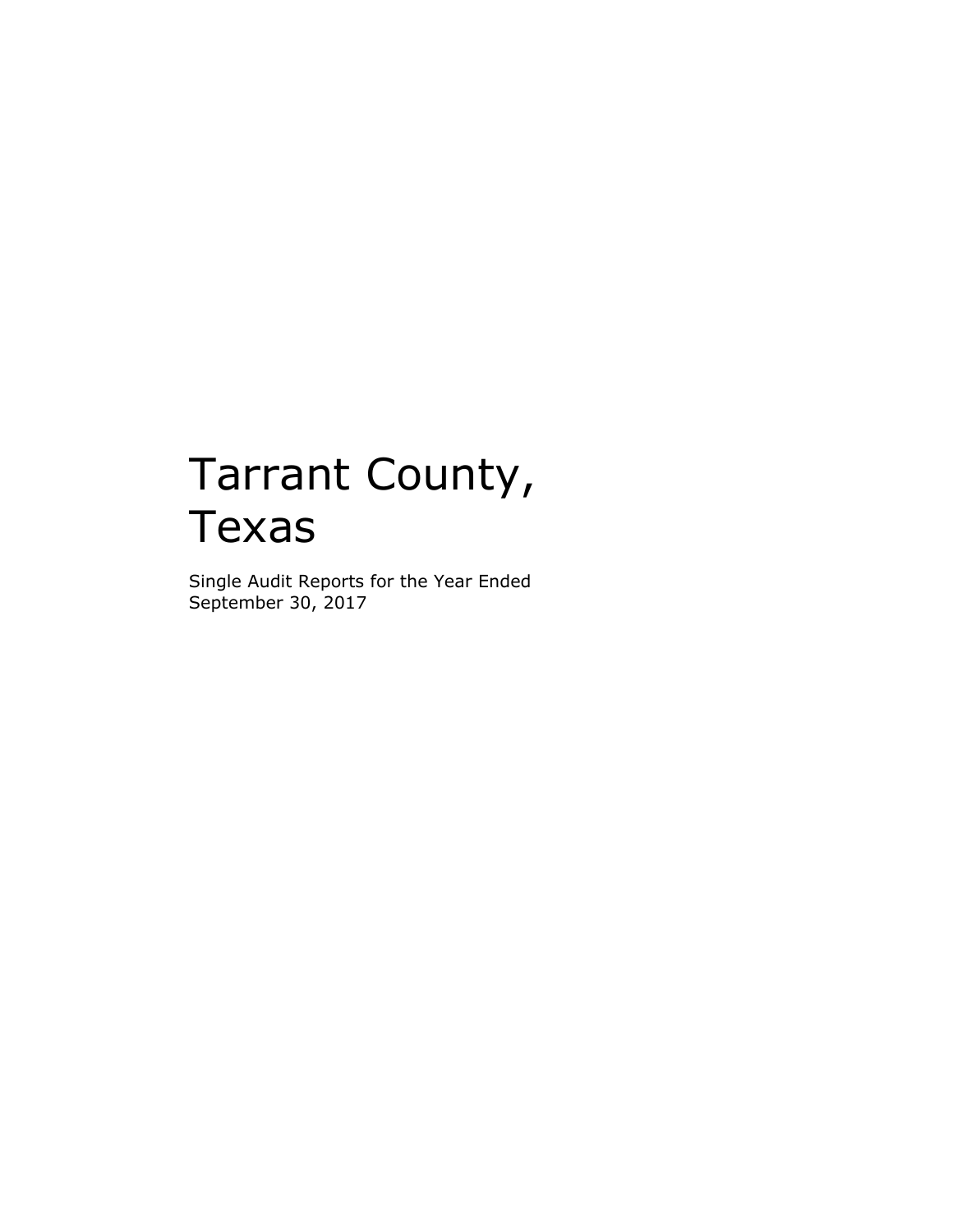## **TARRANT COUNTY, TEXAS**

### **TABLE OF CONTENTS**

|                                                                                                                                                                                                                                     | Page      |
|-------------------------------------------------------------------------------------------------------------------------------------------------------------------------------------------------------------------------------------|-----------|
| REPORT ON INTERNAL CONTROL OVER FINANCIAL REPORTING AND ON<br>COMPLIANCE AND OTHER MATTERS BASED ON AN AUDIT OF FINANCIAL<br>STATEMENTS PERFORMED IN ACCORDANCE WITH GOVERNMENT<br><b>AUDITING STANDARDS</b>                        | $1 - 2$   |
| REPORT ON COMPLIANCE FOR EACH MAJOR FEDERAL PROGRAM AND REPORT ON<br>INTERNAL CONTROL OVER COMPLIANCE, AND REPORT ON SCHEDULE OF<br>EXPENDITURES OF FEDERAL AWARDS REQUIRED BY THE UNIFORM GUIDANCE                                 | $3 - 5$   |
| REPORT ON COMPLIANCE FOR EACH MAJOR STATE PROGRAM AND REPORT ON<br>INTERNAL CONTROL OVER COMPLIANCE, AND REPORT ON SCHEDULE OF<br>EXPENDITURES OF STATE AWARDS REQUIRED BY THE STATE OF TEXAS<br>UNIFORM GRANT MANAGEMENT STANDARDS | $6 - 8$   |
| SCHEDULE OF EXPENDITURES OF FEDERAL AWARDS FOR THE YEAR ENDED<br><b>SEPTEMBER 30, 2017</b>                                                                                                                                          | $9 - 12$  |
| SCHEDULE OF EXPENDITURES OF STATE AWARDS FOR THE YEAR ENDED<br><b>SEPTEMBER 30, 2017</b>                                                                                                                                            | $13 - 14$ |
| NOTES TO THE SCHEDULES OF FEDERAL AND STATE AWARDS                                                                                                                                                                                  | 15        |
| SCHEDULE OF FINDINGS AND QUESTIONED COSTS                                                                                                                                                                                           | $16 - 19$ |
| CORRECTIVE ACTION PLAN (AS PREPARED BY COUNTY MANAGEMENT)                                                                                                                                                                           | 20        |
| STATUS OF PRIOR YEAR FINDINGS (AS PREPARED BY COUNTY MANAGEMENT)                                                                                                                                                                    | 21        |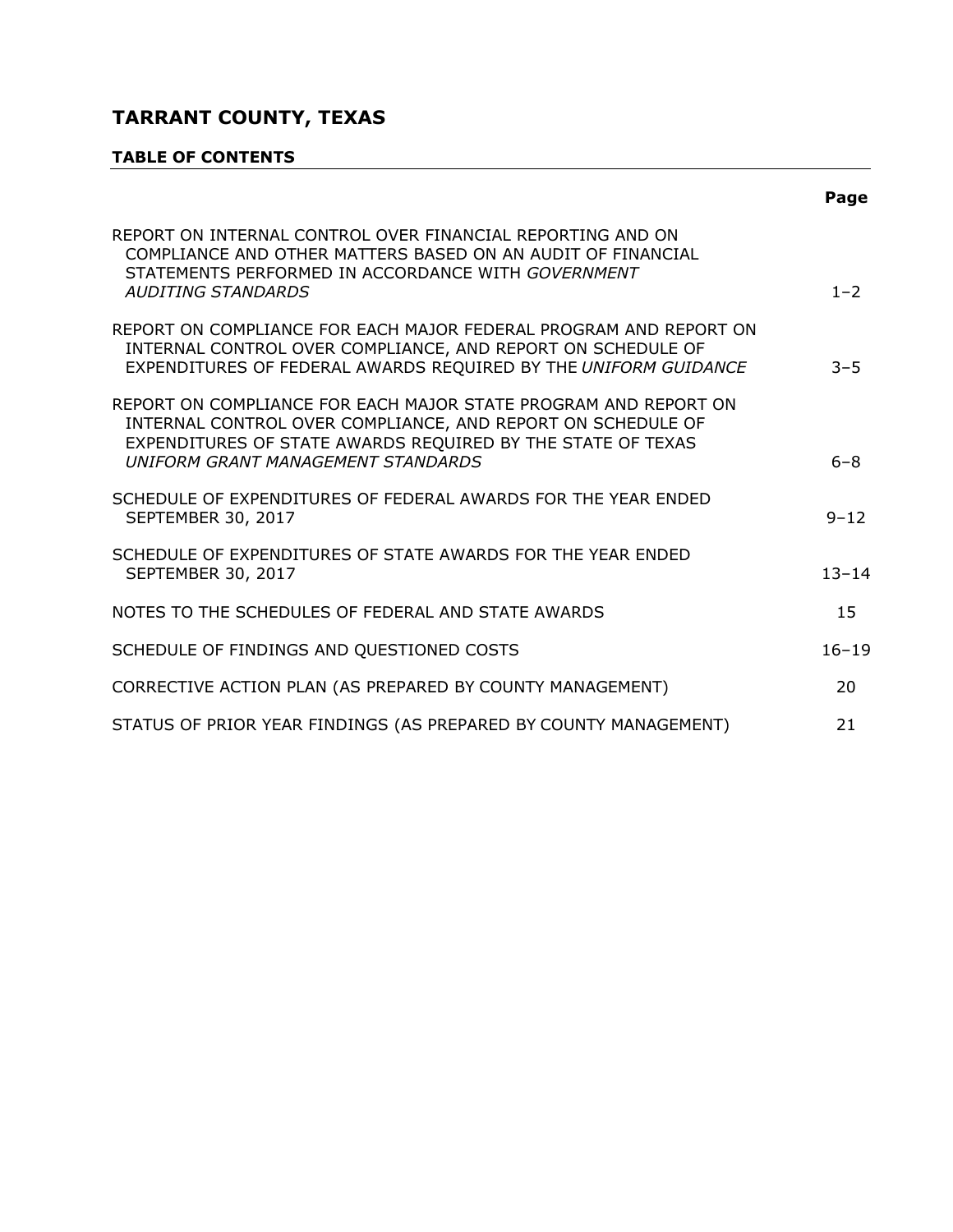

**Deloitte & Touche LLP** JPMorgan Chase Tower 2200 Ross Avenue **Suite 1600** Dallas, TX 75201-6778  $115A$ 

Tel: +1 214 840 7000 www.deloitte.com

#### **REPORT ON INTERNAL CONTROL OVER FINANCIAL REPORTING AND ON COMPLIANCE AND OTHER MATTERS BASED ON AN AUDIT OF FINANCIAL STATEMENTS PERFORMED IN ACCORDANCE WITH** *GOVERNMENT AUDITING STANDARDS*

The Honorable County Judge and Commissioners' Court Tarrant County, Texas

We have audited, in accordance with the auditing standards generally accepted in the United States of America and the standards applicable to financial audits contained in *Government Auditing Standards* issued by the Comptroller General of the United States, the financial statements of the governmental activities, the business-type activities, the aggregate discretely presented component units, each major fund, and the aggregate remaining fund information of Tarrant County, Texas (the County), as of and for the year ended September 30, 2017, and the related notes to the financial statements, which collectively comprise the County's basic financial statements, and have issued our report thereon dated March 28, 2018. Our report includes a reference to other auditors who audited the financial statements of the Tarrant County Hospital District and the My Health My Resources of Tarrant County (MHMRTC), which represent all of the aggregate discretely presented component units, as described in our report on Tarrant County's financial statements. This report does not include the result of other auditors' testing of internal control over financial reporting or compliance and other matters that are reported on separately by those other auditors.

#### **Internal Control Over Financial Reporting**

In planning and performing our audit of the financial statements, we considered the County's internal control over financial reporting (internal control) to determine the audit procedures that are appropriate in the circumstances for the purpose of expressing our opinions on the financial statements, but not for the purpose of expressing an opinion on the effectiveness of the County's internal control. Accordingly, we do not express an opinion on the effectiveness of County's internal control.

A *deficiency in internal control* exists when the design or operation of a control does not allow management or employees, in the normal course of performing their assigned functions, to prevent, or detect and correct, misstatements on a timely basis. A *material weakness* is a deficiency, or a combination of deficiencies, in internal control, such that there is a reasonable possibility that a material misstatement of the entity's financial statements will not be prevented, or detected and corrected on a timely basis. A *significant deficiency* is a deficiency, or a combination of deficiencies, in internal control that is less severe than a material weakness, yet important enough to merit attention by those charged with governance.

Our consideration of internal control was for the limited purpose described in the first paragraph of this section and was not designed to identify all deficiencies in internal control that might be material weaknesses or significant deficiencies. Given these limitations, during our audit we did not identify any deficiencies in internal control that we consider to be material weaknesses. However, material weaknesses may exist that have not been identified.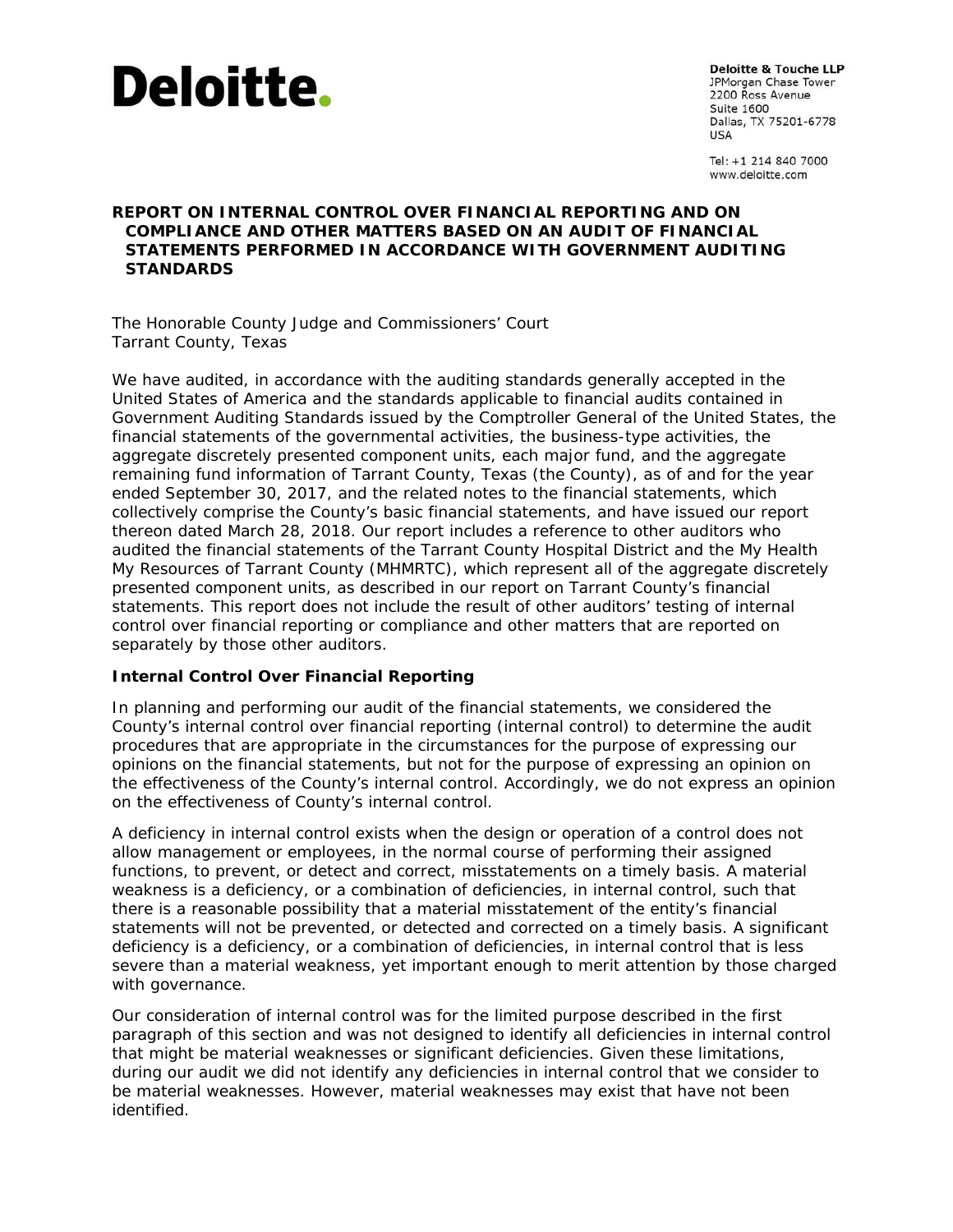#### **Compliance and Other Matters**

As part of obtaining reasonable assurance about whether County's financial statements are free from material misstatement, we performed tests of its compliance with certain provisions of laws, regulations, contracts, and grant agreements, noncompliance with which could have a direct and material effect on the determination of financial statement amounts. However, providing an opinion on compliance with those provisions was not an objective of our audit, and accordingly, we do not express such an opinion. The results of our tests disclosed no instances of noncompliance or other matters that are required to be reported under *Government Auditing Standards.*

#### **Purpose of this Report**

The purpose of this report is solely to describe the scope of our testing of internal control and compliance and the results of that testing, and not to provide an opinion on the effectiveness of the County's internal control or on compliance. This report is an integral part of an audit performed in accordance with *Government Auditing Standards* in considering the entity's internal control and compliance. Accordingly, this communication is not suitable for any other purpose.

Deloitte & Touche LLP

March 28, 2018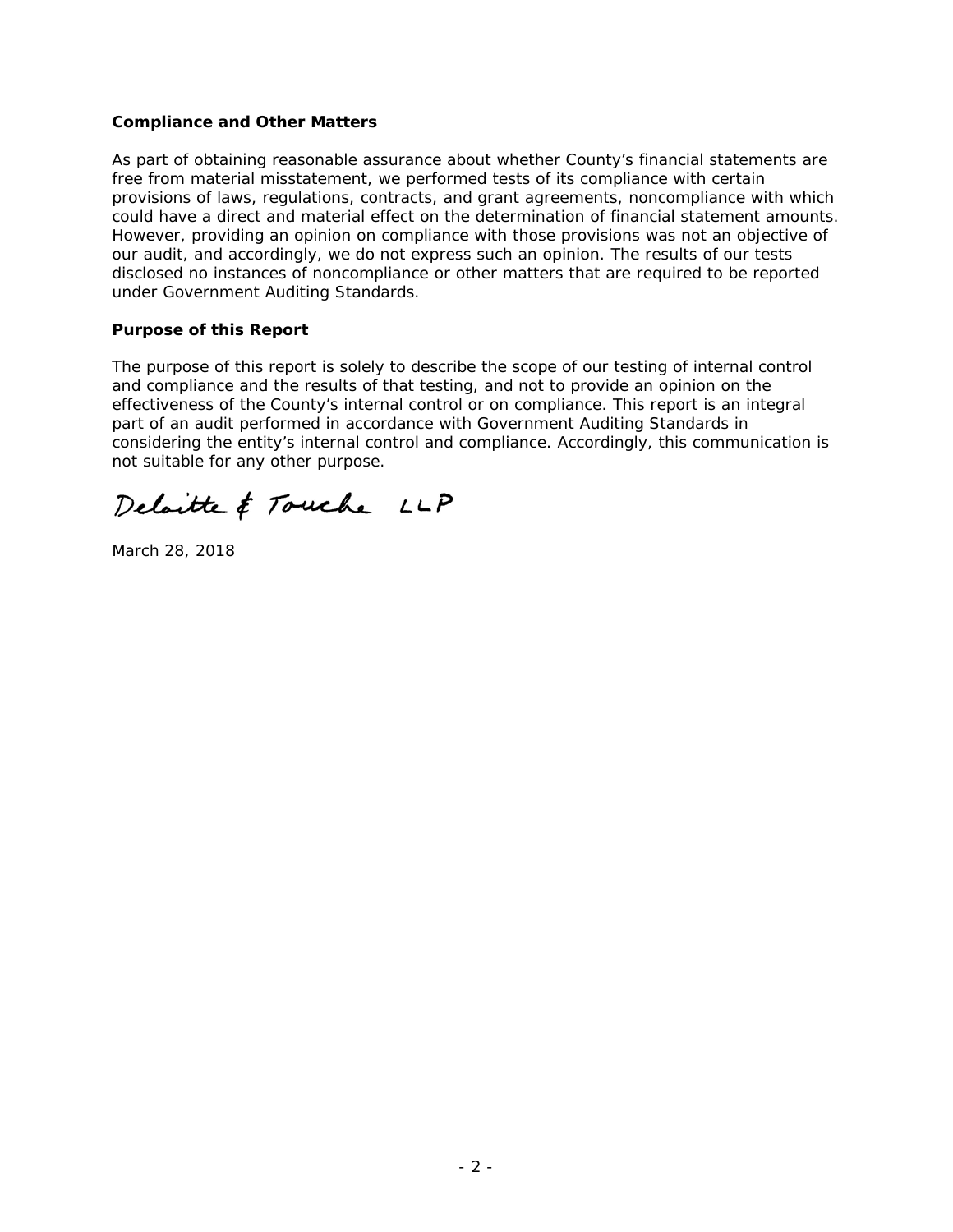

**Deloitte & Touche LLP** JPMorgan Chase Tower 2200 Ross Avenue Suite 1600 Dallas, TX 75201-6778 **USA** 

Tel: +1 214 840 7000 www.deloitte.com

#### **REPORT ON COMPLIANCE FOR EACH MAJOR FEDERAL PROGRAM; REPORT ON INTERNAL CONTROL OVER COMPLIANCE; AND REPORT ON SCHEDULE OF EXPENDITURES OF FEDERAL AWARDS REQUIRED BY THE** *UNIFORM GUIDANCE*

The Honorable County Judge and Commissioners Court Tarrant County, Texas

#### **Report on Compliance for Each Major Federal Program**

We have audited Tarrant County's (the "County") compliance with the types of compliance requirements described in the *OMB Compliance Supplement* that could have a direct and material effect on each of the County's major federal programs for the year ended September 30, 2017. The County's major federal programs are identified in the summary of auditor's results section of the accompanying Schedule of Findings and Questioned Costs.

The County's basic financial statements include the operations of the Tarrant County Hospital District and My Health My Resources of Tarrant County, which received federal and state awards not included in the County's Schedules of Expenditures of Federal and State Awards for the year ended September 30, 2017. Our audit, described below, did not include the operations of the Tarrant County Hospital District or My Health My Resources of Tarrant County because the entities engaged other auditors to perform audits in accordance with *Title 2 U.S. Code of Federal Regulations Part 200, Uniform Administrative Requirements, Cost Principles, and Audit Requirements for Federal Awards* ("Uniform Guidance"), as applicable. This report does not include the results of the other auditors' testing of internal control over compliance or over compliance that are reported on separately by those auditors.

#### **Management's Responsibility**

Management is responsible for compliance with federal statutes, regulations, and the terms and conditions of its federal awards applicable to its federal programs.

#### **Auditors' Responsibility**

Our responsibility is to express an opinion on compliance for each of the County's major federal programs based on our audit of the types of compliance requirements referred to above. We conducted our audit of compliance in accordance with auditing standards generally accepted in the United States of America; the standards applicable to financial audits contained in *Government Auditing Standards*, issued by the Comptroller General of the United States; and the audit requirements of the Uniform Guidance. Those standards and the Uniform Guidance require that we plan and perform the audit to obtain reasonable assurance about whether noncompliance with the types of compliance requirements referred to above that could have a direct and material effect on a major federal program occurred. An audit includes examining, on a test basis, evidence about the County's compliance with those requirements and performing such other procedures as we considered necessary in the circumstances.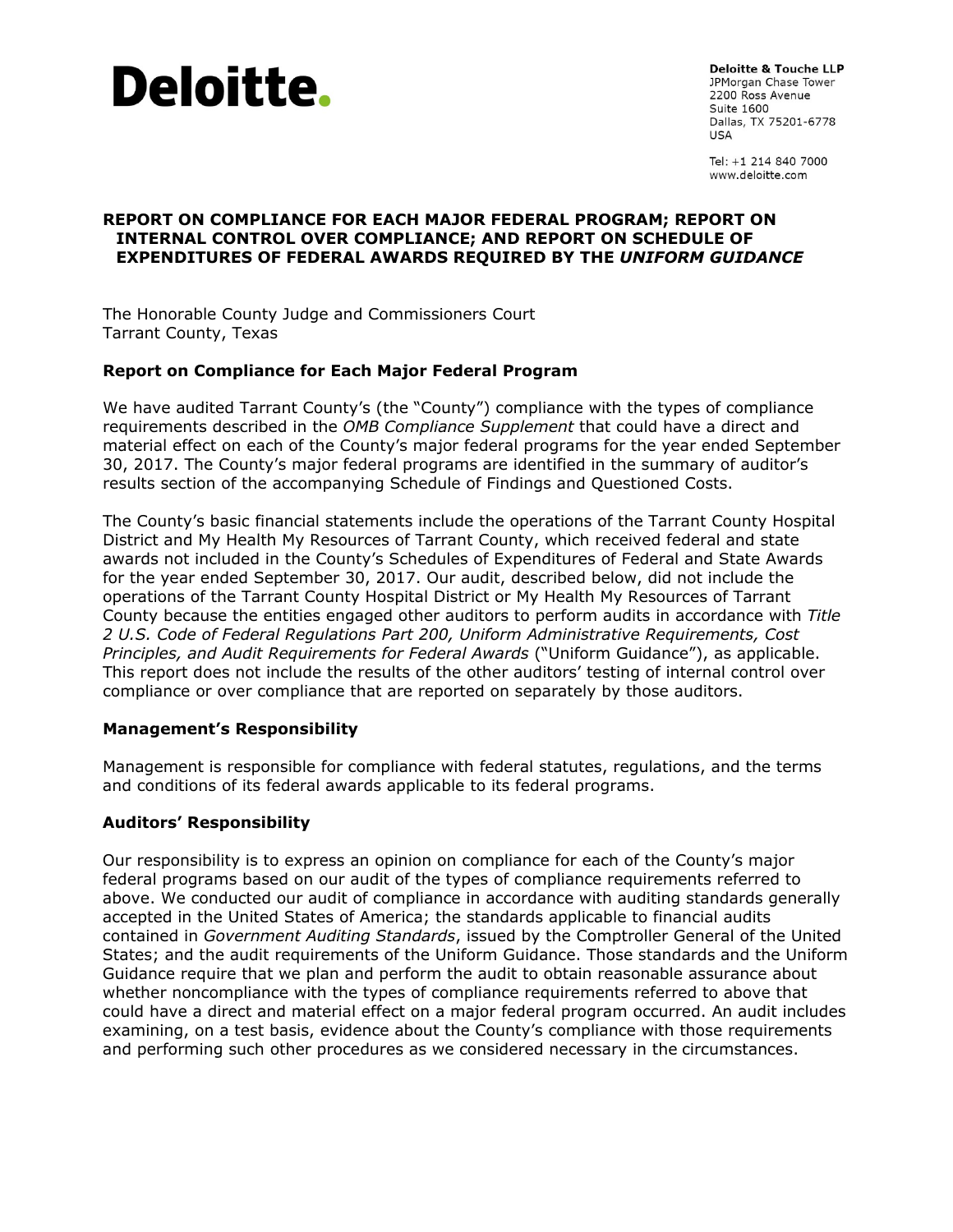We believe that our audit provides a reasonable basis for our opinion on compliance for each major federal program. However, our audit does not provide a legal determination of the County's compliance.

#### **Opinion on Each Major Federal Program**

In our opinion, the County complied, in all material respects, with the types of compliance requirements referred to above that could have a direct and material effect on each of its major programs for the year ended September 30, 2017.

#### **Other Matters**

The results of our auditing procedures disclosed an instance of noncompliance, which is required to be reported in accordance with the Uniform Guidance and which is described in the accompanying schedule of findings and questioned costs as 2017-001. Our opinion on each major federal program is not modified with respect to this matter.

The County's response to the noncompliance finding identified in our audit is described in the accompanying corrective action plan. The County's response was not subjected to the auditing procedures applied in the audit of compliance and, accordingly, we express no opinion on the response.

#### **Report on Internal Control over Compliance**

Management of the County is responsible for establishing and maintaining effective internal control over compliance with the types of compliance requirements referred to above. In planning and performing our audit of compliance, we considered the County's internal control over compliance with the types of requirements that could have a direct and material effect on each major federal program to determine the auditing procedures that are appropriate in the circumstances for the purpose of expressing an opinion on compliance for each major federal program and to test and report on internal control over compliance in accordance with the Uniform Guidance, but not for the purpose of expressing an opinion on the effectiveness of internal control over compliance. Accordingly, we do not express an opinion on the effectiveness of the County's internal control over compliance.

A *deficiency in internal control over compliance* exists when the design or operation of a control over compliance does not allow management or employees, in the normal course of performing their assigned functions, to prevent, or detect and correct, noncompliance with a type of compliance requirement of a federal program on a timely basis. A *material weakness in internal control over compliance* is a deficiency, or combination of deficiencies, in internal control over compliance, such that there is a reasonable possibility that material noncompliance with a type of compliance requirement of a federal program will not be prevented, or detected and corrected, on a timely basis. A *significant deficiency in internal control over compliance* is a deficiency, or a combination of deficiencies, in internal control over compliance with a type of compliance requirement of a major program that is less severe than a material weakness in internal control over compliance, yet important enough to merit attention by those charged with governance.

Our consideration of internal control over compliance was for the limited purpose described in the first paragraph of this section and was not designed to identify all deficiencies in internal control over compliance that might be material weaknesses or significant deficiencies and therefore, material weaknesses or significant deficiencies may exist that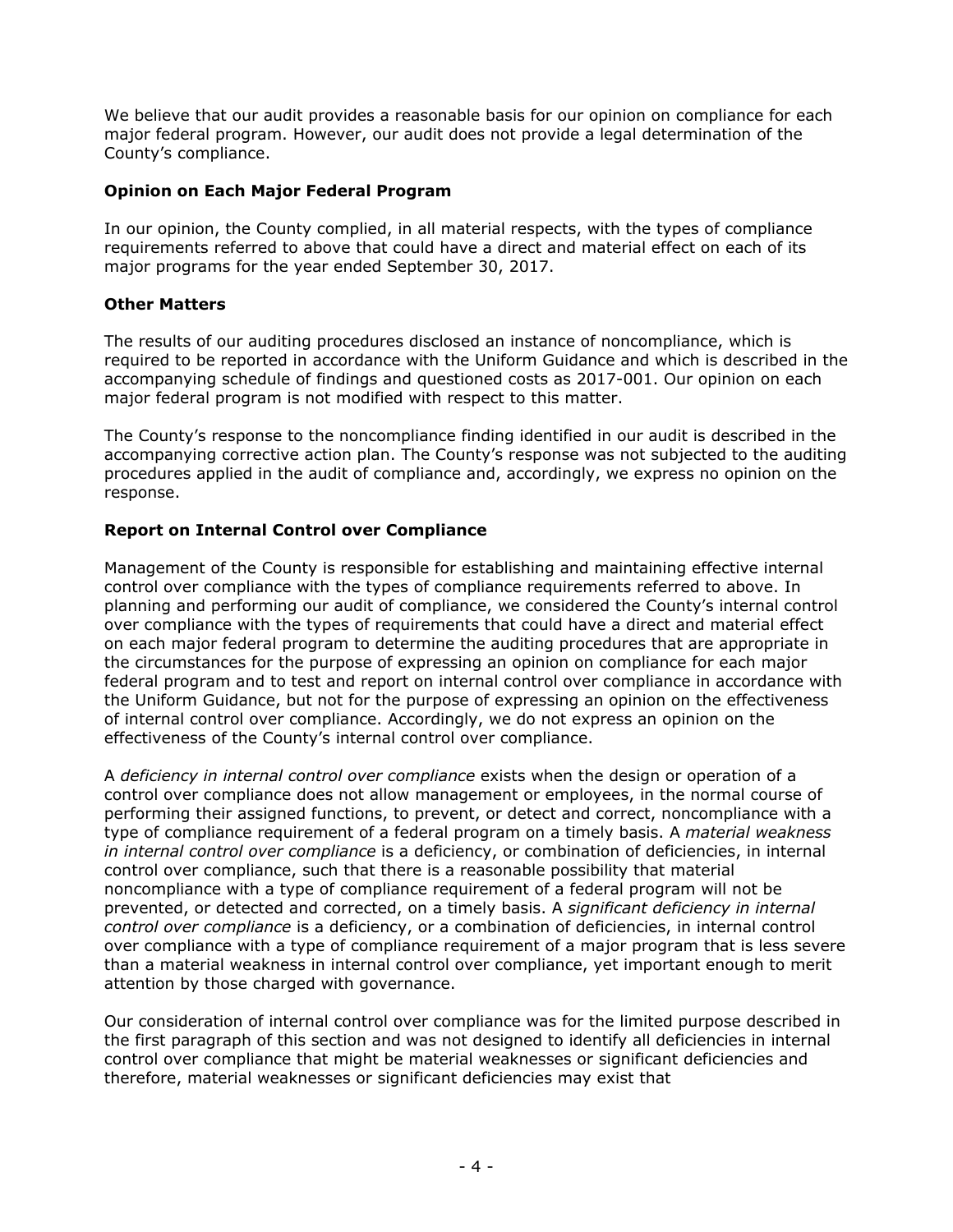have not been identified. We did not identify any deficiencies in internal control over compliance that we consider to be material weaknesses. However, we identified a certain deficiency in internal control over compliance, as described in the accompanying schedule of findings and questioned costs as item 2017-001 that we consider to be a significant deficiency.

The County's response to the internal control over compliance findings identified in our audit are described in the accompanying corrective action plan. The County's response was not subjected to the auditing procedures applied in the audit of compliance and, accordingly, we express no opinion on the response.

The purpose of this report on internal control over compliance is solely to describe the scope of our testing of internal control over compliance and the results of that testing based on the requirements of the Uniform Guidance. Accordingly, this report is not suitable for any other purpose.

#### **Report on Schedule of Expenditures of Federal Awards Required by the Uniform Guidance**

We have audited the financial statements of the governmental activities, the business-type activities, the aggregate discretely presented component units, each major fund, and the aggregate remaining fund information of the County as of and for the year ended September 30, 2017, and the related notes to the financial statements, which collectively comprise the County's basic financial statements. We issued our report thereon dated March 28, 2018, which contained unmodified opinions on those financial statements. Our report includes reference to other auditors who audited the financial statements of the Tarrant County Hospital District and My Health My Resources of Tarrant County, which represent all of the aggregate discretely presented component units, as described in our report on Tarrant County's financial statements. Our audit was conducted for the purpose of forming opinions on the financial statements that collectively comprise the basic financial statements. The accompanying Schedule of Expenditures of Federal Awards is presented for purposes of additional analysis as required by the Uniform Guidance and is not a required part of the basic financial statements. Such information is the responsibility of management and was derived from and relates directly to the underlying accounting and other records used to prepare the basic financial statements. The information has been subjected to the auditing procedures applied in the audit of the financial statements and certain additional procedures, including comparing and reconciling such information directly to the underlying accounting and other records used to prepare the basic financial statements or to the basic financial statements themselves, and other additional procedures in accordance with auditing standards generally accepted in the United States of America. In our opinion, the Schedule of Expenditures of Federal Awards is fairly stated in all material respects in relation to the basic financial statements as a whole.

# Deloitte & Touche LLP

June 6, 2018, except for our Report on the Schedule of Expenditures of Federal Awards required by Uniform Guidance, for which the date is March 28, 2018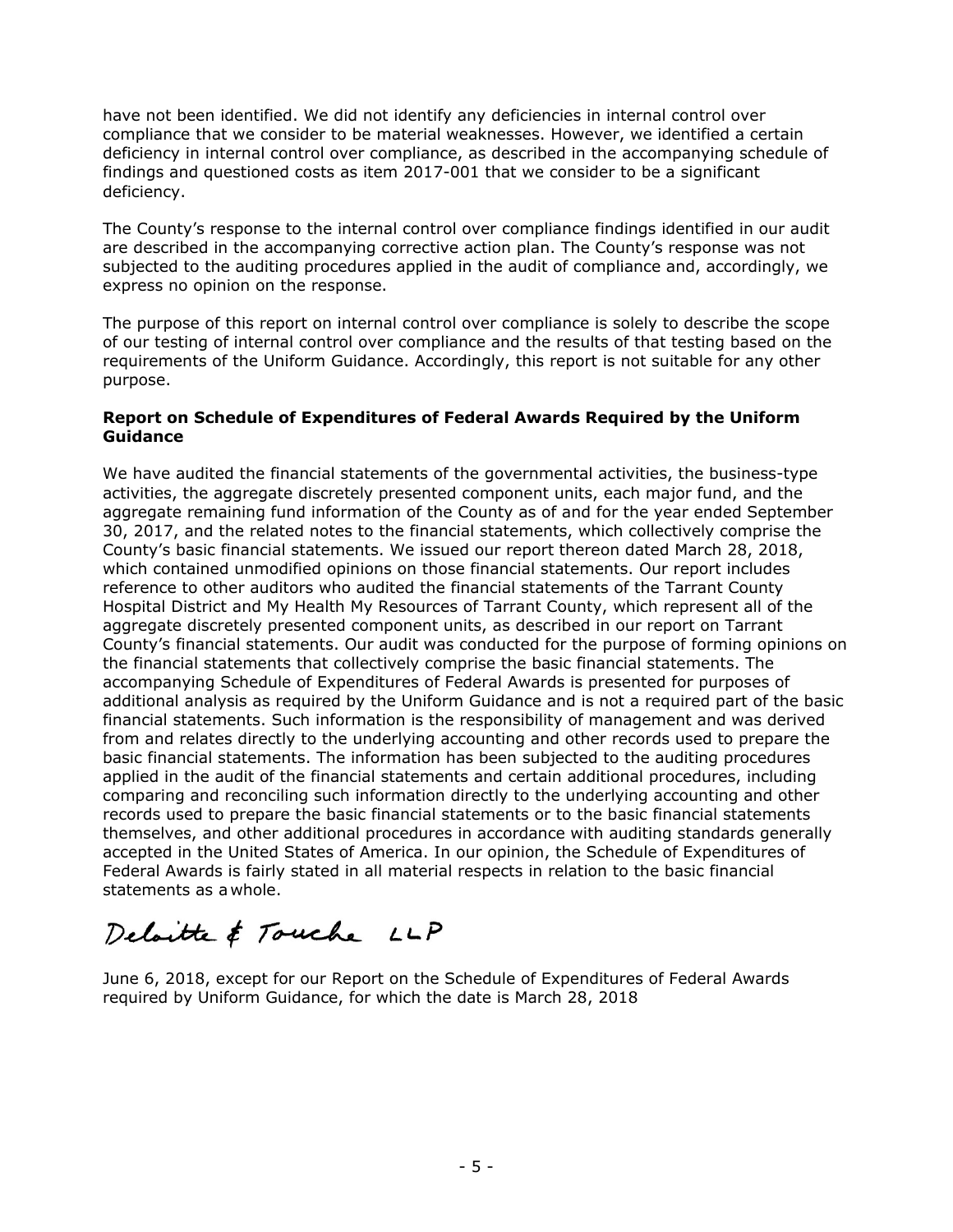

**Deloitte & Touche LLP** JPMorgan Chase Tower 2200 Ross Avenue Suite 1600 Dallas, TX 75201-6778 **USA** 

Tel: +1 214 840 7000 www.deloitte.com

#### **REPORT ON COMPLIANCE FOR EACH MAJOR STATE PROGRAM; REPORT ON INTERNAL CONTROL OVER COMPLIANCE; AND REPORT ON SCHEDULE OF EXPENDITURES OF STATE AWARDS REQUIRED BY THE STATE OF TEXAS UNIFORM GRANT MANAGEMENT STANDARDS**

The Honorable County Judge and Commissioners Court Tarrant County, Texas

#### **Report on Compliance for Each Major State Program**

We have audited Tarrant County's (the "County") compliance with the types of compliance requirements described in the State of Texas Uniform Grant Management Standards ("UGMS") that could have a direct and material effect on each of the County's major state programs for the year ended September 30, 2017. The County's major state programs are identified in the summary of auditor's results section of the accompanying schedule of findings and questioned costs.

The County's basic financial statements include the operations of the Tarrant County Hospital District and My Health My Resources of Tarrant County, which received federal and state awards not included in the County's Schedules of Expenditures of Federal and State Awards for the year ended September 30, 2017. Our audit, described below, did not include the operations of the Tarrant County Hospital District or My Health My Resources of Tarrant County because the entities engaged other auditors to perform audits in accordance with UGMS, as applicable. This report does not include the results of the other auditors' testing of internal control over compliance or over compliance that are reported on separately by those auditors.

#### **Management's Responsibility**

Management is responsible for compliance with the requirements of laws, regulations, contracts, and grants applicable to its state programs.

#### **Auditors' Responsibility**

Our responsibility is to express an opinion on compliance for each of the County's major state programs based on our audit of the types of compliance requirements referred to above. We conducted our audit of compliance in accordance with auditing standards generally accepted in the United States of America; the standards applicable to financial audits contained in Government Auditing Standards, issued by the Comptroller General of the United States; and UGMS. Those standards and UGMS require that we plan and perform the audit to obtain reasonable assurance about whether noncompliance with the types of compliance requirements referred to above that could have a direct and material effect on a major state program occurred. An audit includes examining, on a test basis, evidence about the County's compliance with those requirements and performing such other procedures as we considered necessary in the circumstances.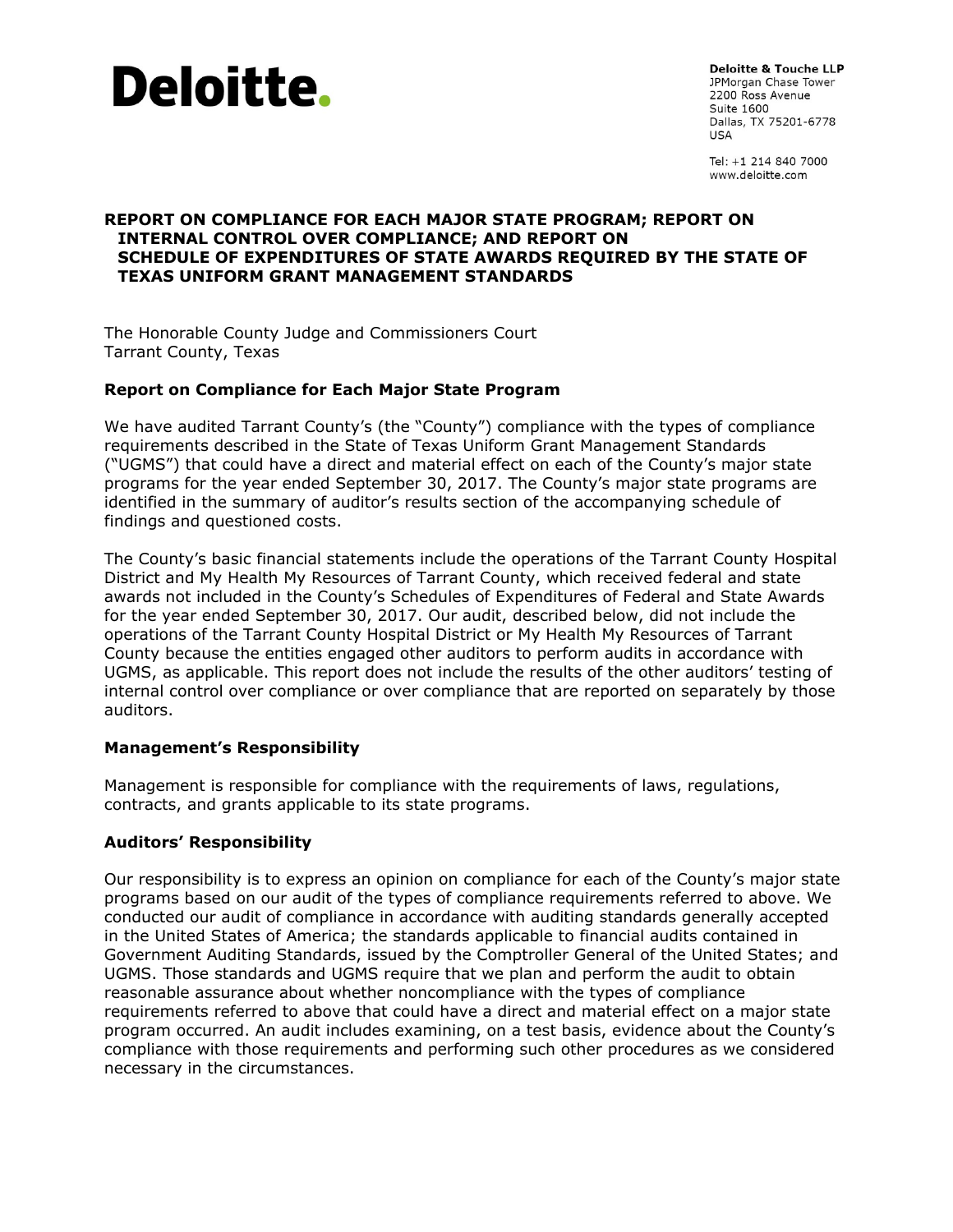We believe that our audit provides a reasonable basis for our opinion on compliance for each major state program. However, our audit does not provide a legal determination of the County's compliance.

#### **Opinion on Each of the Major State Programs**

In our opinion, the County complied, in all material respects, with the types of compliance requirements referred to above that could have a direct and material effect on each of its major state programs for the year ended September 30, 2017.

#### **Other Matters**

The results of our auditing procedures disclosed an instance of noncompliance, which is required to be reported in accordance with UGMS and which is described in the accompanying schedule of findings and questioned costs as item 2017-001. Our opinion on each major state program is not modified with respect to this matter.

The County's response to the noncompliance findings identified in our audit is described in the accompanying corrective action plan. The County's response was not subjected to the auditing procedures applied in the audit of compliance and, accordingly, we express no opinion on the response.

#### **Report on Internal Control over Compliance**

Management of the County is responsible for establishing and maintaining effective internal control over compliance with the types of compliance requirements referred to above. In planning and performing our audit of compliance, we considered the County's internal control over compliance with the types of requirements that could have a direct and material effect on each major state program to determine the auditing procedures that are appropriate in the circumstances for the purpose of expressing an opinion on compliance for each major state program and to test and report on internal control over compliance in accordance with UGMS, but not for the purpose of expressing an opinion on the effectiveness of internal control over compliance. Accordingly, we do not express an opinion on the effectiveness of the County's internal control over compliance.

A deficiency in internal control over compliance exists when the design or operation of a control over compliance does not allow management or employees, in the normal course of performing their assigned functions, to prevent, or detect and correct, noncompliance with a type of compliance requirement of a state program on a timely basis. A material weakness in internal control over compliance is a deficiency, or combination of deficiencies, in internal control over compliance, such that there is a reasonable possibility that material noncompliance with a type of compliance requirement of a state program will not be prevented, or detected and corrected, on a timely basis. A significant deficiency in internal control over compliance is a deficiency, or a combination of deficiencies, in internal control over compliance with a type of compliance requirement of a state program that is less severe than a material weakness in internal control over compliance, yet important enough to merit attention by those charged with governance.

Our consideration of internal control over compliance was for the limited purpose described in the first paragraph of this section and was not designed to identify all deficiencies in internal control over compliance that might be material weaknesses or significant deficiencies and therefore, material weaknesses or significant deficiencies may exist that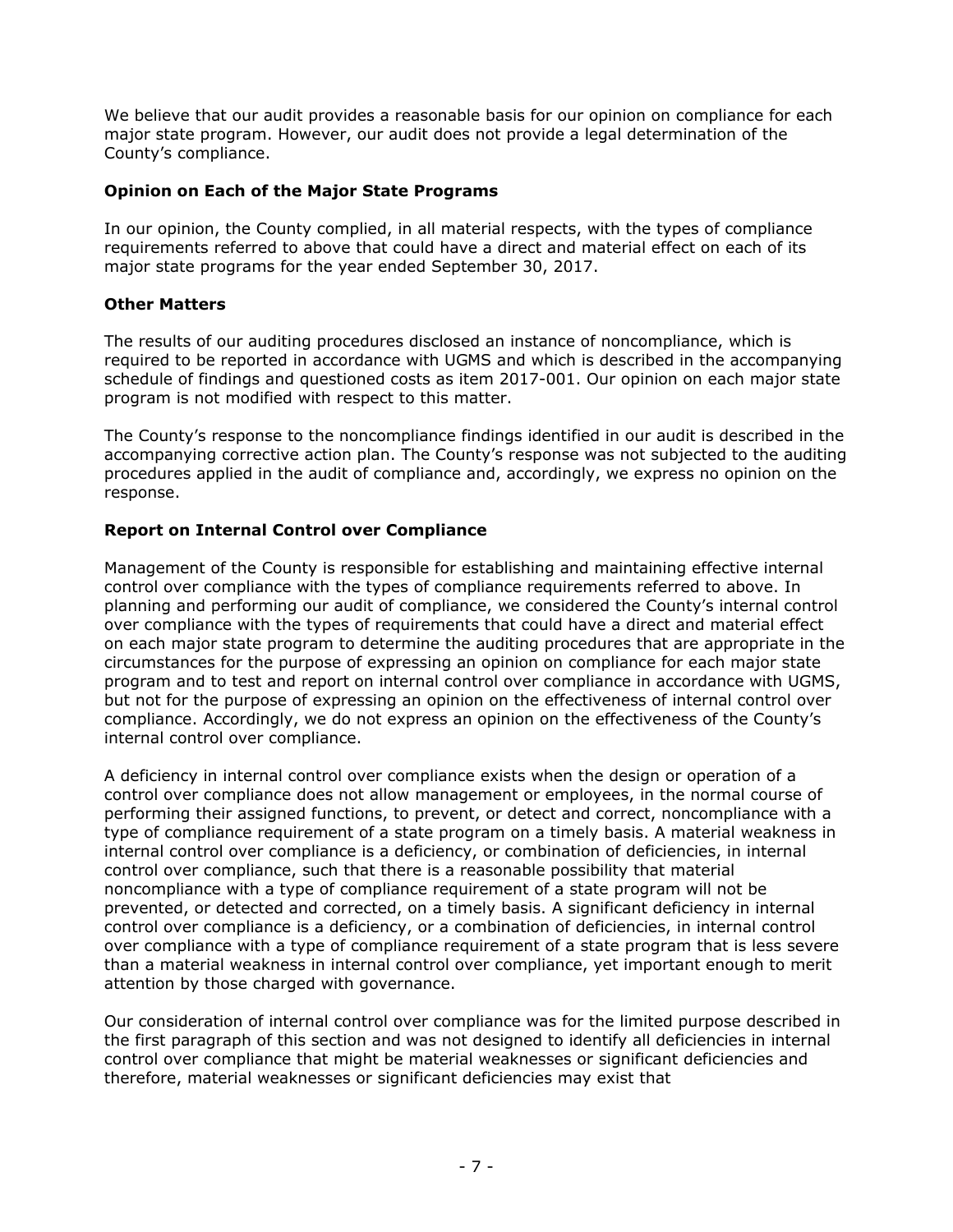were not identified. We did not identify any deficiencies in internal control over compliance that we consider to be material weaknesses. However, we identified a certain deficiency in internal control over compliance, as described in the accompanying schedule of findings and questioned costs as item 2017-001 that we consider to be a significant deficiency.

The County's response to the internal control over compliance findings identified in our audit are described in the accompanying corrective action plan. The County's response was not subjected to the auditing procedures applied in the audit of compliance and, accordingly, we express no opinion on the response.

The purpose of this report on internal control over compliance is solely to describe the scope of our testing of internal control over compliance and the results of that testing based on the requirements of UGMS. Accordingly, this report is not suitable for any other purpose.

#### **Report on Schedule of Expenditures of State Awards Required by UGMS**

We have audited the financial statements of the governmental activities, the business-type activities, the aggregate discretely presented component units, each major fund, and the aggregate remaining fund information of the County as of and for the year ended September 30, 2017, and the related notes to the financial statements, which collectively comprise the County's basic financial statements. We issued our report thereon dated March 28, 2018, which contained unmodified opinions on those financial statements. Our report includes reference to other auditors who audited the financial statements of the Tarrant County Hospital District and My Health My Resources of Tarrant County, which represent all of the aggregate discretely presented component units, as described in our report on Tarrant County's financial statements. Our audit was conducted for the purpose of forming opinions on the financial statements that collectively comprise the basic financial statements. The accompanying Schedule of Expenditures of State Awards is presented for purposes of additional analysis as required by the UGMS and is not a required part of the basic financial statements. Such information is the responsibility of management and was derived from and relates directly to the underlying accounting and other records used to prepare the basic financial statements. The information has been subjected to the auditing procedures applied in the audit of the financial statements and certain additional procedures, including comparing and reconciling such information directly to the underlying accounting and other records used to prepare the basic financial statements or to the basic financial statements themselves, and other additional procedures in accordance with auditing standards generally accepted in the United States of America. In our opinion, the Schedule of Expenditures of State Awards is fairly stated in all material respects in relation to the basic financial statements as a whole.

# Deloitte & Touche LLP

June 6, 2018 except for our Report on the Schedule of Expenditures of State Awards required by UGMS, for which the date is March 28, 2018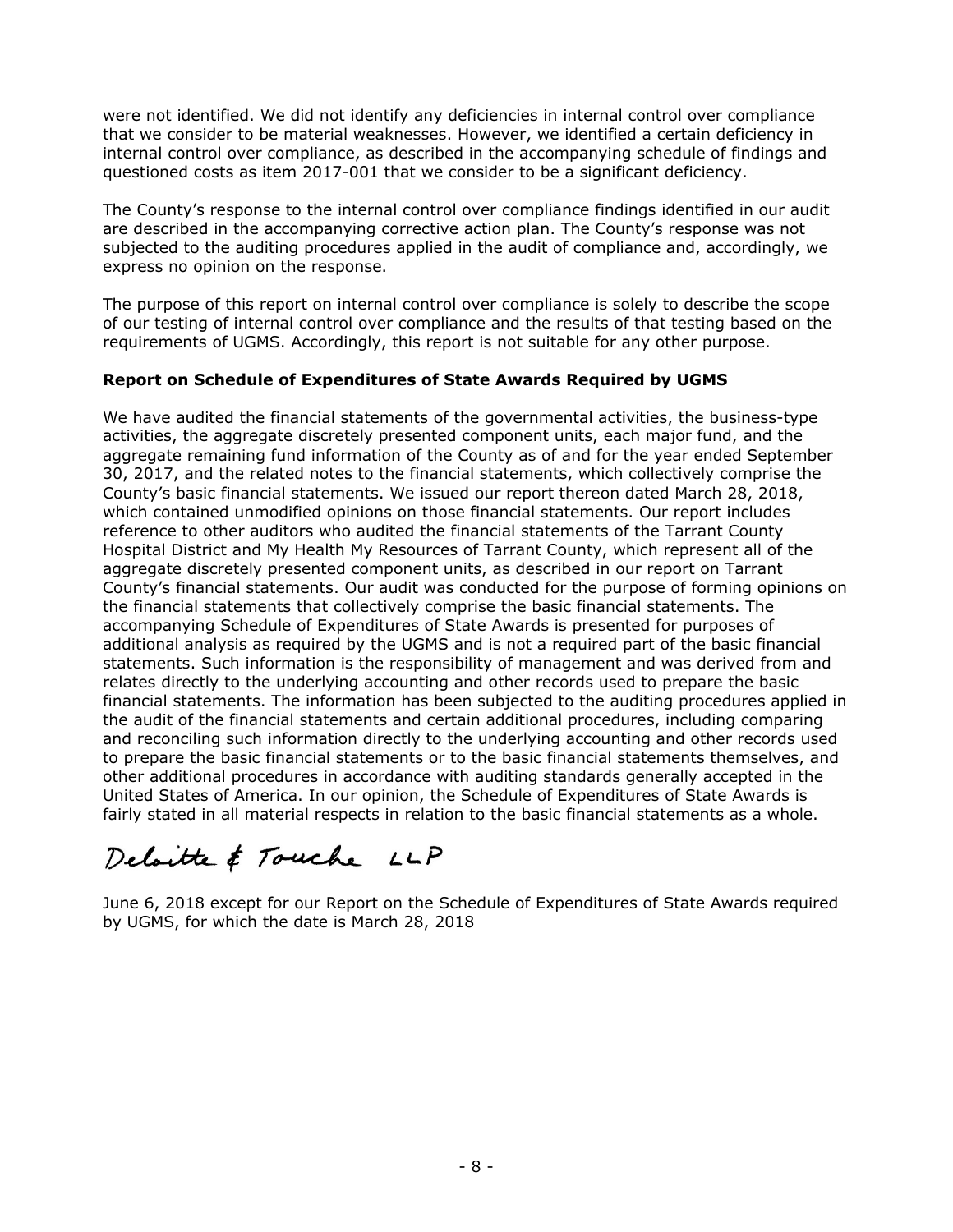# **Tarrant County, Texas Schedule of Expenditures of Federal Awards For the Year Ended September 30, 2017**

|                                                                                                                                                     | Federal                                            |                                | Federal<br><b>Amounts</b><br>Passed-Through |
|-----------------------------------------------------------------------------------------------------------------------------------------------------|----------------------------------------------------|--------------------------------|---------------------------------------------|
| Federal Grantor/<br>Pass-Through Grantor Program Title                                                                                              | <b>CFDA</b><br><b>Number Grant/Contract Number</b> | Federal<br><u>Expenditures</u> | to<br><b>Sub recipients</b>                 |
| <b>U.S. DEPARTMENT OF AGRICULTURE</b>                                                                                                               |                                                    |                                |                                             |
| National School Lunch Program                                                                                                                       | 10.555 01352                                       | 129,170                        | $\mathbf 0$                                 |
| National School Lunch Program                                                                                                                       | 10.555 01352                                       | 24,237                         | $\overline{0}$                              |
| Total CFDA 10.555                                                                                                                                   |                                                    | 153,407                        | $\overline{0}$                              |
|                                                                                                                                                     |                                                    |                                |                                             |
| Special Supplemental Nutrition Program for Women, Infants and Children                                                                              |                                                    |                                |                                             |
| Pass-Through from Texas Department of State Health Services                                                                                         | 10.557 2016-048874-001                             | (9, 559)                       | $\mathbf 0$                                 |
| Pass-Through from Texas Department of State Health Services                                                                                         | 10.557 2017-049841-001                             | 7,397,201                      | $\overline{0}$                              |
| Total CFDA 10.557                                                                                                                                   |                                                    | 7,387,642                      | $\mathbf 0$                                 |
|                                                                                                                                                     |                                                    |                                |                                             |
| Total U.S. Department of Agriculture                                                                                                                |                                                    | 7,541,050                      | $\mathbf 0$                                 |
| U.S. DEPARTMENT OF HOUSING AND URBAN DEVELOPMENT                                                                                                    |                                                    |                                |                                             |
| Community Development Block Grants/Entitlement Grants - 39th Year                                                                                   | 14.218 B13-UC-48-0001                              | (54)                           | 0                                           |
| Community Development Block Grants/Entitlement Grants - 40th Year                                                                                   | 14.218 B14-UC-48-0001                              | 446,656                        | $\mathbf 0$                                 |
| Community Development Block Grants/Entitlement Grants - 41st Year                                                                                   | 14.218 B15-UC-48-0001                              | 1,557,691                      | 0                                           |
| Community Development Block Grants/Entitlement Grants - 42nd Year<br>Community Development Block Grants/Entitlement Grants - 43rd Year              | 14.218 B16-UC-48-0001<br>14.218 B17-UC-48-0001     | 2,789,742<br>117,748           | 40,604<br>$\overline{0}$                    |
| Total CFDA 14.218                                                                                                                                   |                                                    | 4,911,784                      | 40,604                                      |
|                                                                                                                                                     |                                                    |                                |                                             |
|                                                                                                                                                     |                                                    |                                |                                             |
| Emergency Solutions Grant Program - 41st Year<br>Emergency Solutions Grant program -42 <sup>nd</sup> Year                                           | 14.231 E-15-UC-48-0001<br>14.231 E-16-UC-48-0001   | (2,303)<br>195,926             | 0<br>119,091                                |
| Emergency Solutions Grant Program - 43rd Year                                                                                                       | 14.231 E-17-UC-48-0001                             | 3,181                          | $\overline{0}$                              |
| Total CFDA 14.231                                                                                                                                   |                                                    | 196,804                        | 119,091                                     |
|                                                                                                                                                     |                                                    |                                |                                             |
| Continuum of Care Program                                                                                                                           | 14.267 TX0102L6T011407                             | 2,362,984                      | 1,948,008                                   |
| Total CFDA 14.267                                                                                                                                   |                                                    | 2,362,984                      | 1,948,008                                   |
| Shelter Plus Care                                                                                                                                   | 14.238 TX0320C6T011100                             | 73,273                         | $\mathbf 0$                                 |
| Shelter Plus Care                                                                                                                                   | 14.238 TX0320L6T011601                             | 13,100                         | $\overline{0}$                              |
| Total CFDA 14.238                                                                                                                                   |                                                    | 86,373                         | $\overline{0}$                              |
|                                                                                                                                                     |                                                    |                                |                                             |
| Home Investment Partnerships Program - 22nd Year<br>Home Investment Partnerships Program - 23rd Year                                                | 14.239 M13-DC-48-0200<br>14.239 M14-DC-48-0200     | 2,325<br>27,007                | $\mathbf 0$<br>0                            |
| Home Investment Partnerships Program - 24th Year                                                                                                    | 14.239 M15-DC-48-0200                              | 194,562                        | $\mathbf 0$                                 |
| Home Investment Partnerships Program - 24th Year                                                                                                    | 14.239 M16-DC-48-0200                              | 159,280                        | 0                                           |
| Total CFDA 14.239                                                                                                                                   |                                                    | 383,174                        | $\overline{0}$                              |
|                                                                                                                                                     |                                                    |                                |                                             |
| Housing Opportunities for Persons with AIDS<br>Pass-Through from Texas Department of State Health Services                                          | 14.241 TX-H140024<br>14.241 2016-004101-00         | 357,421<br>6,720               | 342,912<br>6,720                            |
| Pass-Through from Texas Department of State Health Services                                                                                         | 14.241 537-16-0511-00001                           | 11,270                         | 11,270                                      |
| Total CFDA 14.241                                                                                                                                   |                                                    | 375,411                        | 360,902                                     |
|                                                                                                                                                     | 14.871 N/A                                         | 10,995                         | $\mathbf 0$                                 |
| Section 8 Housing Choice Vouchers - Administrative Reserve (Pre-FY2004)<br>Section 8 Housing Choice Vouchers - Administrative Reserve (Post-FY2004) | 14.871 N/A                                         | 9,732                          | $\mathbf 0$                                 |
| Section 8 Housing Choice Vouchers - Administrative Reserve (Post-FY2004)                                                                            | 14.871 N/A                                         | 98,492                         | $\mathbf 0$                                 |
| Section 8 Housing Choice Vouchers - Homeownership Administration                                                                                    | 14.871 TX431AFHV03                                 | -6                             | $\mathbf 0$                                 |
| Section 8 Housing Choice Vouchers - Administration (CY13)                                                                                           | 14.871                                             | (14)                           | $\pmb{0}$                                   |
| Section 8 Housing Choice Vouchers - Administration (CY15)                                                                                           | 14.871 TX21V431000082                              | 145                            | $\pmb{0}$                                   |
| Section 8 Housing Choice Vouchers - Administration (CY16)<br>Section 8 Housing Choice Vouchers - Administration (CY17)                              | 14.871 TX21V431000082<br>14.871                    | 528,623                        | 0<br>0                                      |
| Section 8 Housing Choice Vouchers - Portability                                                                                                     | 14.871 TX21V431000082                              | 1,422,914<br>1,144,862         | 0                                           |
| Section 8 Housing Choice Vouchers(CY16)                                                                                                             | 14.871 TX21V431000082                              | 5,394,296                      | $\mathbf 0$                                 |
| Section 8 Housing Choice Vouchers(CY17)                                                                                                             | 14.871                                             | 15,413,535                     | $\mathbf 0$                                 |
| Section 8 Housing Choice Vouchers (VASH)(CY15)                                                                                                      | 14.871 TX431MSC                                    | (152, 462)                     | $\pmb{0}$                                   |
| Section 8 Housing Choice Vouchers (VASH)(CY16)                                                                                                      | 14.871 TX431VO0177                                 | (180, 779)                     | $\pmb{0}$                                   |
| Section 8 Housing Choice Vouchers (VASH)(CY17)                                                                                                      | 14.871                                             | 330,044                        | $\mathbf 0$                                 |
| Total CFDA 14.871                                                                                                                                   |                                                    | 24,020,389                     | $\mathbf 0$                                 |
| Family Self-Sufficiency Program (CY16)                                                                                                              | 14.896 TX431-FSS-6APH-2015                         | 21,030                         | $\mathbf 0$                                 |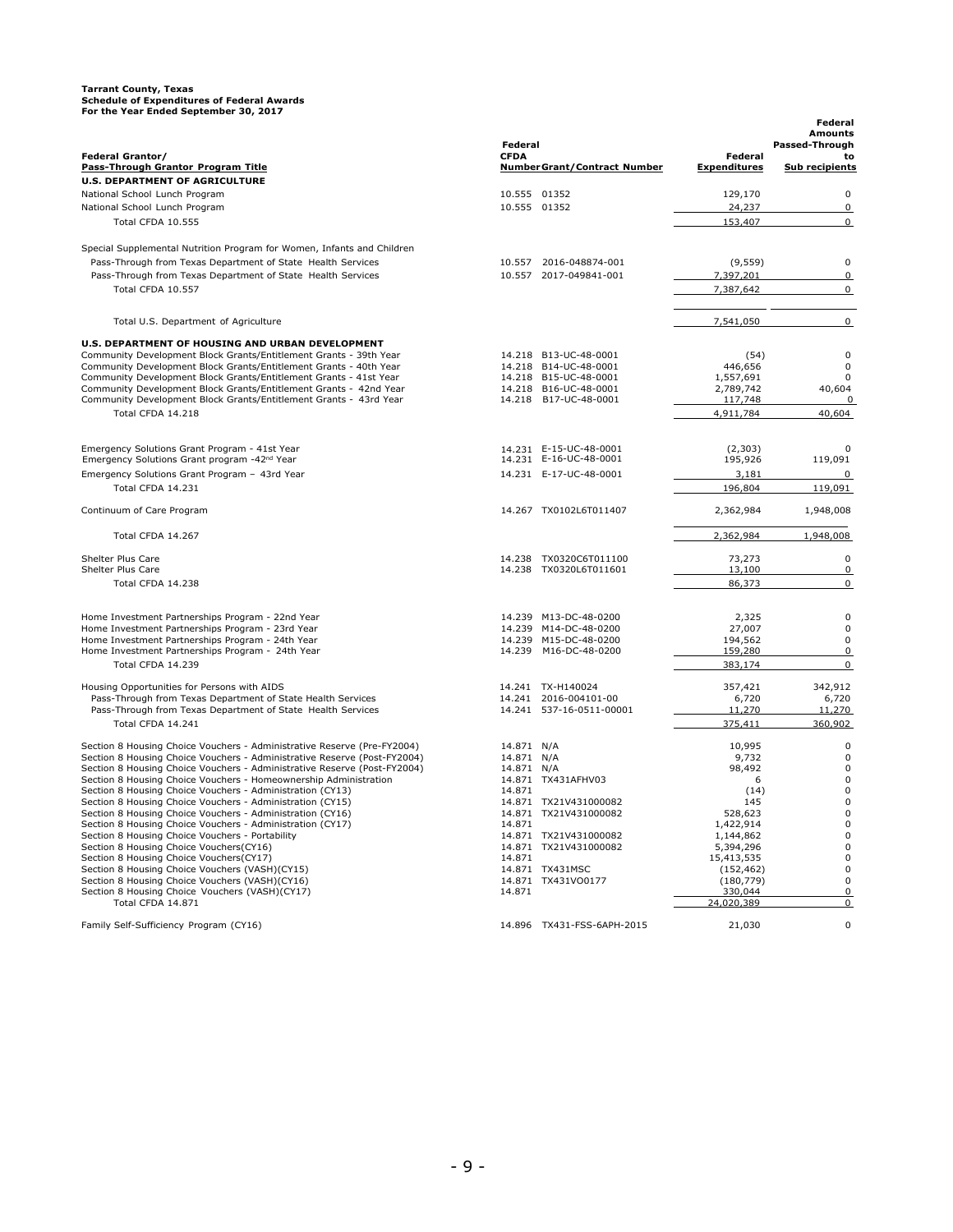| Family Self-Sufficiency Program (CY17)                                                                                         | 14.896                                               | 195,078              | $\circ$                    |
|--------------------------------------------------------------------------------------------------------------------------------|------------------------------------------------------|----------------------|----------------------------|
| Total CFDA 14.896                                                                                                              |                                                      | 216,108              | $\circ$                    |
| Total U.S. Department of Housing and Urban Development                                                                         |                                                      |                      |                            |
| U.S. DEPARTMENT OF JUSTICE                                                                                                     |                                                      | 32,553,026           | 2,468,605                  |
| Missing Children's Assistance                                                                                                  |                                                      |                      |                            |
| Pass-Through from City of Dallas Police Department                                                                             |                                                      |                      |                            |
| Total CFDA 16.543                                                                                                              | 16.543 2016-MC-FX-K034                               | 7,326                | $\circ$                    |
| Crime Victim Assistance                                                                                                        |                                                      | 7,326                | $\circ$                    |
| Pass-Through from Texas Office of the Governor, CJD                                                                            | 16.575 1373917                                       | 26,085               | $\circ$                    |
| Pass-Through from Texas Office of the Governor, CJD                                                                            | 16.575 2461705                                       | 66,376               | $\mathsf O$                |
| Total CFDA 16.575                                                                                                              |                                                      | 92,461               | 0                          |
| Drug Court Discretionary Grant Program                                                                                         |                                                      |                      |                            |
| Pass-Through from My Health My Resources of Tarrant County                                                                     | 16.585 E172321                                       | 112,523              | 0                          |
| Total CFDA 16.585                                                                                                              |                                                      | 112,523              | $\mathsf O$                |
| Violence Against Women Formula Grants                                                                                          |                                                      |                      |                            |
| Pass-Through from Texas Office of the Governor, CJD                                                                            | 16.588 3101801                                       | 38,428               | $\mathsf O$                |
| Pass-Through from Texas Office of the Governor, CJD                                                                            | 16.588 3101802                                       | 3,985                | $\mathsf O$                |
| Total CFDA 16.588                                                                                                              |                                                      | 42,413               | $\circ$                    |
| Edward Byrne Memorial Justice Assistance Grant Program                                                                         |                                                      |                      |                            |
| Pass-Through from the City of Fort Worth, Texas                                                                                | 16.738 2014-DJ-BX-0297                               | 46,497               | $\mathsf O$                |
| Pass-Through from the City of Fort Worth, Texas<br>Total CFDA 16.738                                                           | 16.738 2015-DJ-BX-0699                               | 33,533<br>80,030     | $\mathsf O$<br>$\mathsf O$ |
|                                                                                                                                |                                                      |                      |                            |
| DNA Backlog Reduction Program                                                                                                  | 16.741 2014-DN-BX-0088                               | (130)                | $\mathsf O$                |
| DNA Backlog Reduction Program                                                                                                  | 2015-DN-BX-0058<br>16.741                            | 230,446              | $\mathsf O$                |
| DNA Backlog Reduction Program<br>Total CFDA 16.741                                                                             | 16.741 2015-DN-BX-0082                               | 37,446<br>267,762    | $\circ$<br>$\circ$         |
|                                                                                                                                |                                                      |                      |                            |
| Second Chance Act Prisoner Reentry Initiative                                                                                  | 16.812 2011-RY-BX-K009                               | 45,401               | $\circ$                    |
| Equitable Sharing Program (Asset Forfeiture Funds)-Sheriff                                                                     | 16.922 N/A                                           | 6,154                | $\circ$                    |
| Total U.S. Department of Justice                                                                                               |                                                      | 654,070              | $\circ$                    |
|                                                                                                                                |                                                      |                      |                            |
| U.S. DEPARTMENT OF TRANSPORTATION                                                                                              |                                                      |                      |                            |
| Highway Planning & Construction - Courtesy Patrol Program                                                                      |                                                      |                      |                            |
| Pass-Through from Texas Department of Transportation<br>Pass-Through from Texas Department of Transportation                   | 20.205 02-6XXF5001<br>20.205 02-7XXF5002             | 1,211,853<br>113,309 | 0<br>$\circ$               |
| Total CFDA 20.205                                                                                                              |                                                      | 1,325,162            | $\mathsf O$                |
|                                                                                                                                |                                                      |                      |                            |
| Enhanced Mobility of seniors and Individuals with Disabilities<br>Pass-Through from North Central Texas Council of Governments | 20.513 FTA-5310                                      | 106,521              | 106,521                    |
| Total CFDA 20.513                                                                                                              |                                                      | 106,521              | 106,521                    |
|                                                                                                                                |                                                      |                      |                            |
| National Priority Safety Programs<br>Pass-Through from Texas Department of Transportation                                      | 20.616 2017-TarrantC-G-1YG-003                       | 134,275              | $\circ$                    |
| Total CFDA 20.616                                                                                                              |                                                      | 134,275              | $\circ$                    |
|                                                                                                                                |                                                      |                      |                            |
| Total U.S. Department of Transportation                                                                                        |                                                      | 1,565,958            | 106,521                    |
| U.S. DEPARTMENT OF HEALTH AND HUMAN SERVICES                                                                                   |                                                      |                      |                            |
| CDC - Prospective Comparison of the TST vs IGRAs                                                                               |                                                      |                      |                            |
| Pass-Through from UNTHSC at Fort Worth                                                                                         | 93.000 200-2011-41271                                | 26                   | $\mathsf O$                |
| Pass-Through from UNTHSC at Fort Worth<br>Pass-Through from UNTHSC at Fort Worth                                               | 93.000 200-2011-41271<br>93.000 200+2011-4127/0001   | 117,573<br>216       | $\mathsf O$<br>$\mathsf O$ |
| Total CFDA 93.000                                                                                                              |                                                      | 117,815              | $\circ$                    |
|                                                                                                                                |                                                      |                      |                            |
| Medical Reserve Corps Small Grant Program                                                                                      |                                                      | 155                  |                            |
| Pass-Through from NACCHO<br>Pass-Through from NACCHO                                                                           | 93.008 MRC-11-0155<br>93.008 MRC-13-0155             | 5,832                | $\mathsf O$<br>$\mathsf O$ |
| Pass-Through from NACCHO                                                                                                       | 93.008 MRC-14-0155c                                  | 1                    | $\mathsf O$                |
| Pass-Through from NACCHO                                                                                                       | 93.008 MRC-16-0155                                   | 1,625                | $\mathsf O$                |
| Pass-Through from NACCHO<br>Total CFDA 93.008                                                                                  | 93.008                                               | 1,800<br>9,413       | $\circ$<br>O               |
|                                                                                                                                |                                                      |                      |                            |
| Public Health Emergency Preparedness                                                                                           | 93.069<br>2016-001175-02                             |                      | $\mathsf O$                |
| Pass-Through from Texas Department of State Health Services<br>Pass-Through from Texas Department of State Health Services     | 93.069<br>2016-001167-01                             | 165,169<br>921,865   | $\mathsf O$                |
| Pass-Through from Texas Department of State Health Services                                                                    | 93.069<br>2016-001169-01                             | 231,892              | $\circ$                    |
| Total CFDA 93.069                                                                                                              |                                                      | 1,318,926            | $\circ$                    |
| Hospital Preparedness Program & Public Health Emergency Preparedness                                                           |                                                      |                      |                            |
| Pass-Through from Texas Department of State Health Services                                                                    | 93.074<br>2016-004161-00                             | 86,690               | $\mathsf O$                |
| Pass-Through from Texas Department of State Health Services                                                                    | 93.074 2015-03659-01                                 | 8,732                | $\mathsf O$                |
| Pass-Through from Texas Department of State Health Services<br>Pass-Through from Texas Department of State Health Services     | 93.074 537-18-0113-00001<br>93.074 537-18-0139-00001 | 54,644<br>279,731    | $\mathsf O$<br>$\mathsf O$ |
| Pass-Through from Texas Department of State Health Services                                                                    | 93.074 537-18-0145-00001                             | 50,320               | $\mathsf O$                |
| Total CFDA 93.074                                                                                                              |                                                      | 480,117              | $\Omega$                   |
|                                                                                                                                |                                                      |                      |                            |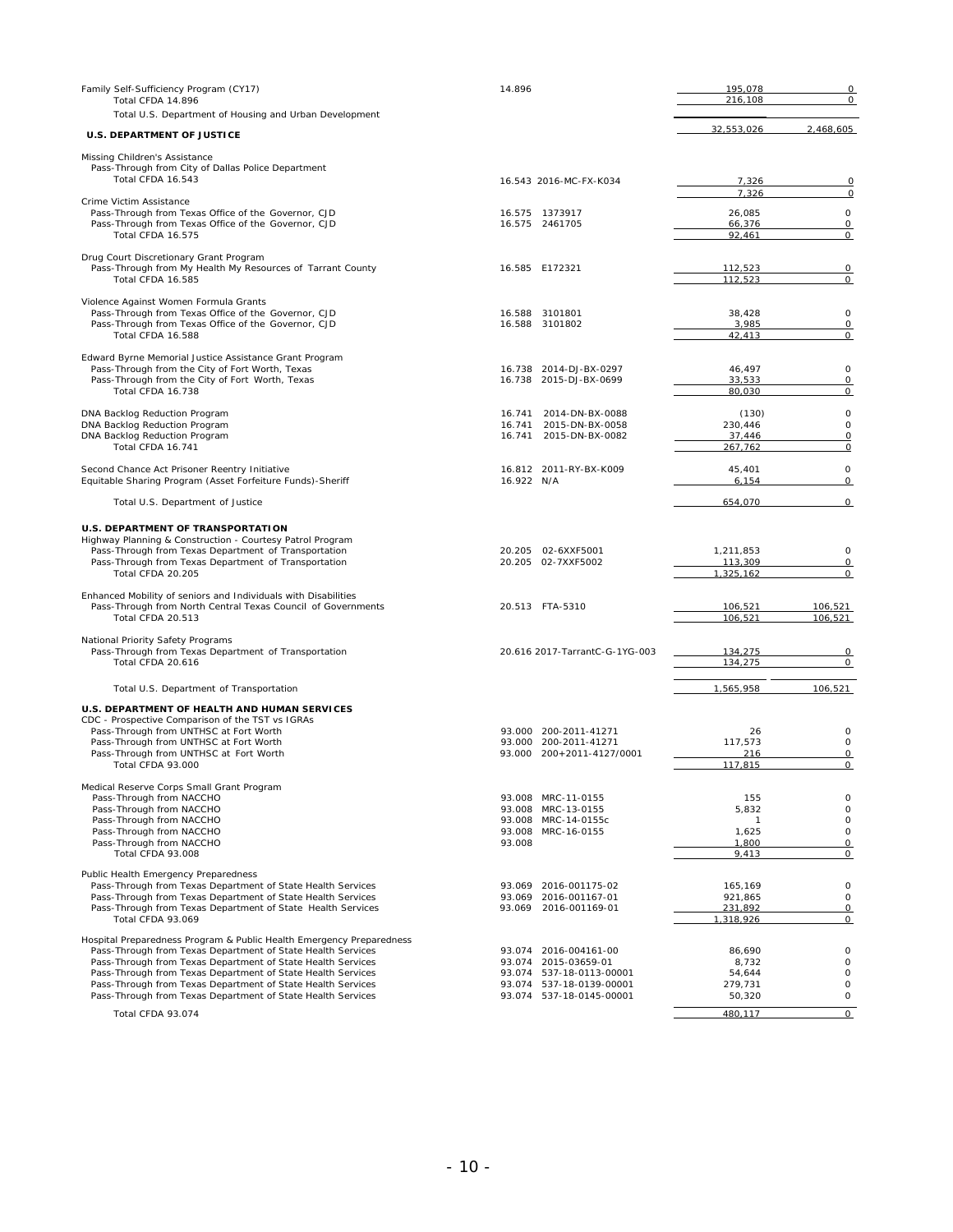| Project Grants and Cooperative Agreements for Tuberculosis Control Programs<br>Pass-Through from Texas Department of State Health Services               |        | 93.116 2016-001391-00                             | 400,266              | $\circ$                |
|----------------------------------------------------------------------------------------------------------------------------------------------------------|--------|---------------------------------------------------|----------------------|------------------------|
| Total CFDA 93.116                                                                                                                                        |        |                                                   |                      |                        |
|                                                                                                                                                          |        |                                                   | 400,266              | $\circ$                |
| Coordinated Services & Access to Research for Women, Infants, Children and Youth                                                                         |        | 93.153 5-H12HA24819-05-00                         | 392,654              | 272,657                |
| Coordinated Services & Access to Research for Women, Infants, Children and Youth<br>Total CFDA 93.153                                                    |        | 93.153 2 H12HA24819-06-00                         | 48,909<br>441.563    | 36,690<br>309,348      |
| Immunization Cooperative Agreements                                                                                                                      |        |                                                   |                      |                        |
| Pass-Through from Texas Department of State Health Services                                                                                              | 93.268 | 93.268 2016-001142-01<br>537-18-0093-0001         | (23, 533)            | O<br>$\circ$           |
| Pass-Through from Texas Department of State Health Services<br>Total CFDA 93.268                                                                         |        |                                                   | 114,689<br>91,156    | $\circ$                |
| Centers for Disease Control & Prevention - Investigations & Technical Assistance                                                                         |        | 93.283 ISDS-0909-01                               | 6,375                | $\mathsf O$            |
| Centers for Disease Control & Prevention - Investigations & Technical Assistance                                                                         |        | 93.283 5-NU50OE000070-02-00                       | 169,888              | $\circ$                |
| Centers for Disease Control & Prevention - Investigations & Technical Assistance<br>Total CFDA 93.283                                                    |        | 93.283 NU50OE000070-03-00                         | 12,140<br>188,403    | $\circ$<br>$\circ$     |
| Epidemiology and Laboratory Capacity for Infectious Diseases                                                                                             |        |                                                   |                      |                        |
| Pass-Through from Texas Department of State Health Services                                                                                              |        | 93.323 537-18-0357-00001A                         | 113,448              | $\circ$                |
| Pass-Through from Texas Department of State Health Services<br>Total CFDA 93.323                                                                         |        | 93.323 537-17-0385-00001                          | 26,118<br>139,566    | $\circ$<br>$\circ$     |
|                                                                                                                                                          |        |                                                   |                      |                        |
| Building Capacity of the Public Health System to Improve Population Health<br>Pass-Through from National Association of County and City Health Officials | 93.524 | 2015-012809                                       | 6                    | $\circ$                |
| Pass-Through from National Association of County and City Health Officials<br>Total CFDA 93.524                                                          | 93.524 | 2015-110306                                       | 2,648<br>2,654       | $\circ$<br>$\circ$     |
|                                                                                                                                                          |        |                                                   |                      |                        |
| PPHF Capacity Building Assistance to Strengthen Public Health Immunization<br>Pass-Through from Texas Department of State Health Services                |        | 93.539 2016-001142-01                             | 539,151              | $\circ$                |
| Total CFDA 93.539                                                                                                                                        |        |                                                   | 539,151              | $\circ$                |
| Promoting Safe and Stable Families                                                                                                                       |        |                                                   |                      |                        |
| Pass-Through from Texas Department of Family and Protective Services                                                                                     |        | 93.556 24427016                                   | 130,689              | 130,689                |
| Pass-Through from Texas Department of Family and Protective Services<br>Total CFDA 93.556                                                                |        | 93.556 24427016                                   | 62,954<br>193,643    | 62,954<br>193,643      |
| Temporary Assistance for Needy Families                                                                                                                  |        |                                                   |                      |                        |
| Pass-Through from Texas Health and Human Services Commission                                                                                             |        | 93.558 529-16-0003-00007A                         | 776,479              | $\circ$                |
| Pass-Through from Texas Health and Human Services Commission<br>Total CFDA 93.558                                                                        |        | 93.558 529-16-0003-00007A                         | 84,209<br>860,688    | $\mathsf O$<br>$\circ$ |
| Refugee and Entrant Assistance-State Administered Programs                                                                                               |        |                                                   |                      |                        |
| Pass-Through from Texas Department of State Health Services                                                                                              |        | 93.566 2016-01163-00                              | (225)                | $\circ$                |
| Pass-Through from Texas Department of State Health Services                                                                                              |        | 93.566 2016-01163-00<br>93.566 2017-TARX-01       | 471,539              | $\circ$<br>$\mathsf O$ |
| Pass-Through from U.S. Committee for Refugees and Immigrants<br>Total CFDA 93.566                                                                        |        |                                                   | 989,735<br>1,461,049 | $\circ$                |
| Grants to States for Access and Visitation Programs                                                                                                      |        |                                                   |                      |                        |
| Pass-Through from Texas Office of the Attorney General                                                                                                   |        | 93.597 17-C0126                                   | 53,808               | $\circ$                |
| Pass-Through from Texas Office of the Attorney General<br>Total CFDA 93.597                                                                              |        | 93.597 17-C0126                                   | 5,417<br>59,225      | $\mathsf O$<br>$\circ$ |
|                                                                                                                                                          |        |                                                   |                      |                        |
| Foster Care Title IV-E<br>Pass-Through from Texas Department of Family and Protective Services (CPS)                                                     |        | 93.658 23941254                                   | 47,796               | $\circ$                |
| Pass-Through from Texas Department of Family and Protective Services (DA)                                                                                |        | 93.658 23941256                                   | 282,757              | $\mathsf O$            |
| Pass-Through from Texas Juvenile Justice Division                                                                                                        |        | 93.658 TJPC-E-2015-220<br>93.658 TJPC-E-2016-220  | 95,541<br>107,298    | $\circ$<br>$\circ$     |
| Pass-Through from Texas Juvenile Justice Division<br>Pass-Through from Texas Juvenile Justice Division                                                   |        | 93.658 TJPC-E-2017-220                            | 51,393               | $\circ$                |
| Total CFDA 93.658                                                                                                                                        |        |                                                   | 584,785              | O                      |
| Cancer Prevention and Control Programs                                                                                                                   |        |                                                   |                      |                        |
| Pass-Through from Texas Department of State Health Services<br>Total CFDA 93.752                                                                         |        | 93.752 2015-047030-04                             | 87,377<br>87,377     | $\circ$<br>$\circ$     |
|                                                                                                                                                          |        |                                                   |                      |                        |
| Preventive Health and Health Services Block Grant<br>Pass-Through from Texas Department of State Health Services                                         |        | 93.758 2016-0012116-00                            | 190.549              | $\circ$                |
| Total CFDA 93.758                                                                                                                                        |        |                                                   | 190,549              | $\circ$                |
| Medical Assistance Program (Medicaid Administrative Claims)                                                                                              |        |                                                   |                      |                        |
| Pass-Through from Texas Department of Health and Human Services<br>Total CFDA 93.778                                                                     |        | 93.778 529-11-0041-00001A                         | 791,930<br>791,930   | 0<br>$\circ$           |
| HIV Emergency Relief Project Grants                                                                                                                      | 93.914 | 6-H89HA00047-21-02                                | 2,166,558            | 1,549,744              |
| HIV Emergency Relief Project Grants                                                                                                                      | 93.914 | 2-H89-HA-00047-22-00                              | 1,863,586            | 1,297,693              |
| Total CFDA 93.914                                                                                                                                        |        |                                                   | 4,030,144            | 2,847,436              |
| HIV Care Formula Grants (Ryan White Part B)                                                                                                              |        |                                                   |                      |                        |
| Pass-Through from Texas Department of State Health Services<br>Pass-Through from Texas Department of State Health Services                               |        | 93.917 2016-004109-01<br>93.917 537-17-0161-00001 | 827,931<br>758,367   | 658,064<br>594,914     |
| Total CFDA 93.917                                                                                                                                        |        |                                                   | 1,586,298            | 1,252,977              |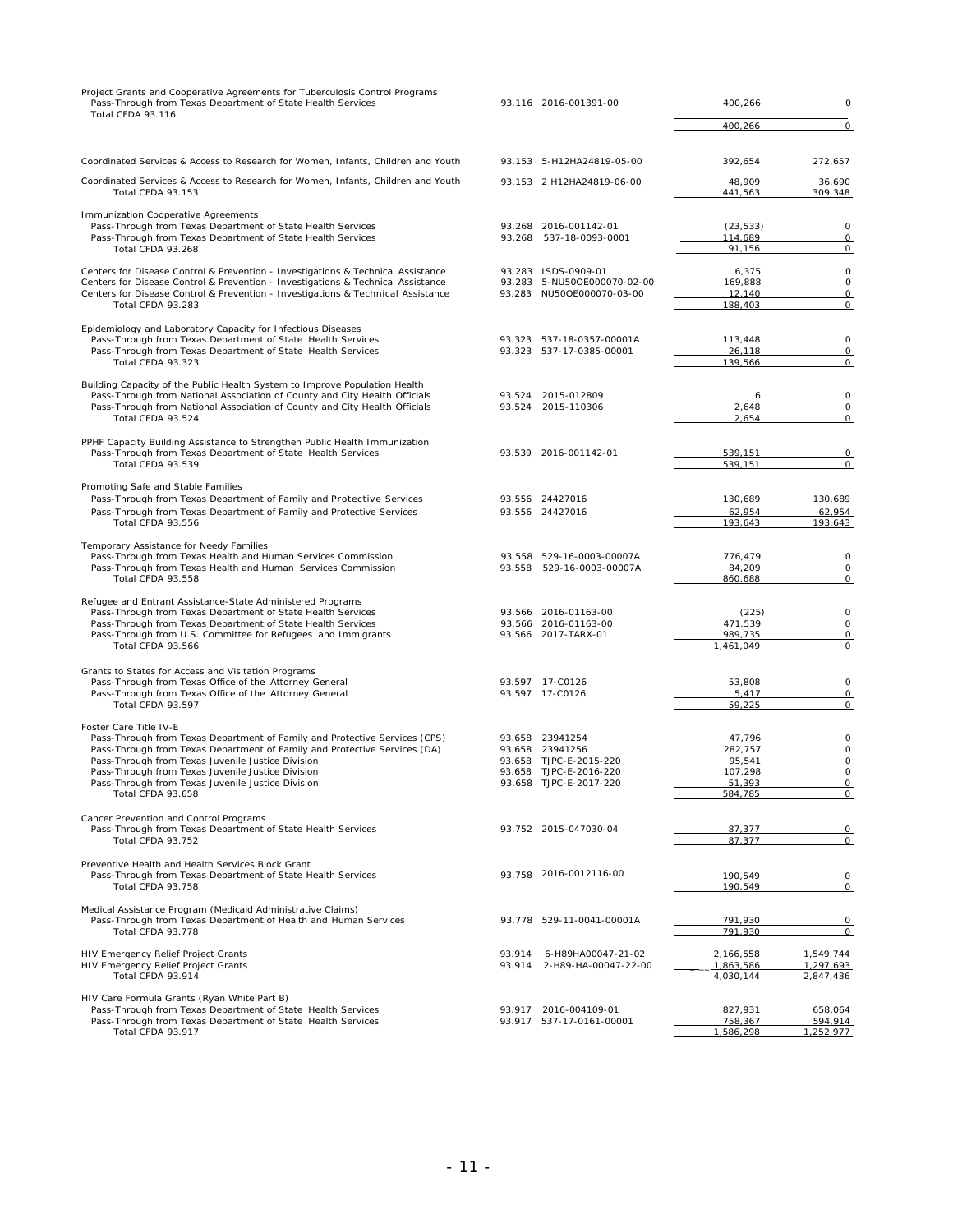| Grants to Provide Outpatient Early Intervention Services with Respect to HIV Disease<br>Grants to Provide Outpatient Early Intervention Services with Respect to HIV Disease | 93.918 6-H76HA00123-25-03<br>93.918 5-H76HA00123-26-00 | 369,247<br>561,762 | 281,044<br>398,160 |
|------------------------------------------------------------------------------------------------------------------------------------------------------------------------------|--------------------------------------------------------|--------------------|--------------------|
| Total CFDA 93.918                                                                                                                                                            |                                                        | 931.009            | 679.203            |
| HIV Prevention Activities- Health Department Based                                                                                                                           |                                                        |                    |                    |
| Pass-Through from Texas Department of State Health Services                                                                                                                  | 93.940 2016-001322-00                                  | 284                | 0                  |
| Pass-Through from Texas Department of State Health Services                                                                                                                  | 93.940 2016-001322-01                                  | 478,644            | 0                  |
| Total CFDA 93.940                                                                                                                                                            |                                                        | 478.928            | $\Omega$           |
| <b>HIV/AIDS Surveillance</b>                                                                                                                                                 |                                                        |                    |                    |
| Pass-Through from Texas Department of State Health Services                                                                                                                  | 93.944 2016-001372-00                                  | 31,904             | 0                  |
| Pass-Through from Texas Department of State Health Services                                                                                                                  | 93.944 2016-001372-01                                  | 100,902            | 0                  |
| Total CFDA 93.944                                                                                                                                                            |                                                        | 132,806            | $\Omega$           |
| Preventive Health Services - STD Control Grants                                                                                                                              |                                                        |                    |                    |
| Pass-Through from Texas Department of State Health Services                                                                                                                  | 93.977 2016-001322-00                                  | (133, 205)         | 0                  |
| Pass-Through from Texas Department of State Health Services                                                                                                                  | 93.977 2016-001322-01                                  | 251.447            | 0                  |
| Total CFDA 93.977                                                                                                                                                            |                                                        | 118,242            | $\Omega$           |
| Preventive Health and Health Services Block Grant                                                                                                                            |                                                        |                    |                    |
| Pass-Through from Texas Department of State Health Services                                                                                                                  | 93.991 2016-001216-00                                  | (144, 983)         | n                  |
| Total CFDA 93.991                                                                                                                                                            |                                                        | (144.983)          | $\Omega$           |
| Preventive Health and Health Services Block Grant                                                                                                                            |                                                        |                    |                    |
| Pass-Through from Texas Department of State Health Services                                                                                                                  | 93.994 537-18-0362-00001                               | 5,085              | 0                  |
| Total CFDA 93.994                                                                                                                                                            |                                                        | 5,085              | $\Omega$           |
| Total U.S. Department of Health and Human Services                                                                                                                           |                                                        | 15,095,805         | 5,282,608          |
| U.S. DEPARTMENT OF HOMELAND SECURITY/FEMA                                                                                                                                    |                                                        |                    |                    |
| Emergency Food and Shelter National Board Program                                                                                                                            | 97.024 XXXIII                                          | 29,702             | 0                  |
| Emergency Food and Shelter National Board Program                                                                                                                            | 97.024 837600-013                                      | 36,457             | 0                  |
| Total CFDA 97.024                                                                                                                                                            |                                                        | 66,159             | $\Omega$           |
| Homeland Security Grant Program                                                                                                                                              |                                                        |                    |                    |
| Pass-Through from Texas Office of the Governor, HSGD                                                                                                                         | 97.067 2984801                                         | 35,791             |                    |
| Pass-Through from Texas Office of the Governor, HSGD                                                                                                                         | 97.067 2984802                                         | 143,395            | 0                  |
| Pass-Through from Texas Office of the Governor, HSGD                                                                                                                         | 97.067 2984901                                         | 867                | 0                  |
| Pass-Through from Texas Office of the Governor, HSGD                                                                                                                         | 97.067 2985001                                         | 7,827              | 0                  |
| Pass-Through from Texas Office of the Governor, HSGD                                                                                                                         | 97.067 3000601                                         | 8,410              | 0                  |
| Pass-Through from Texas Office of the Governor, HSGD                                                                                                                         | 97.067 3000501                                         | 46,389             | $\Omega$           |
| Total CFDA 97.067                                                                                                                                                            |                                                        | 242,679            | $\Omega$           |
|                                                                                                                                                                              |                                                        | 308,838            | $\Omega$           |
| Total U.S. Department of Homeland Security/FEMA                                                                                                                              |                                                        |                    |                    |

#### **TOTAL EXPENDITURES OF FEDERAL AWARDS <b>ALL 2018 IN EXPENDITURES OF FEDERAL AWARDS**

*See notes to schedules of Expenditures of Federal and State Awards*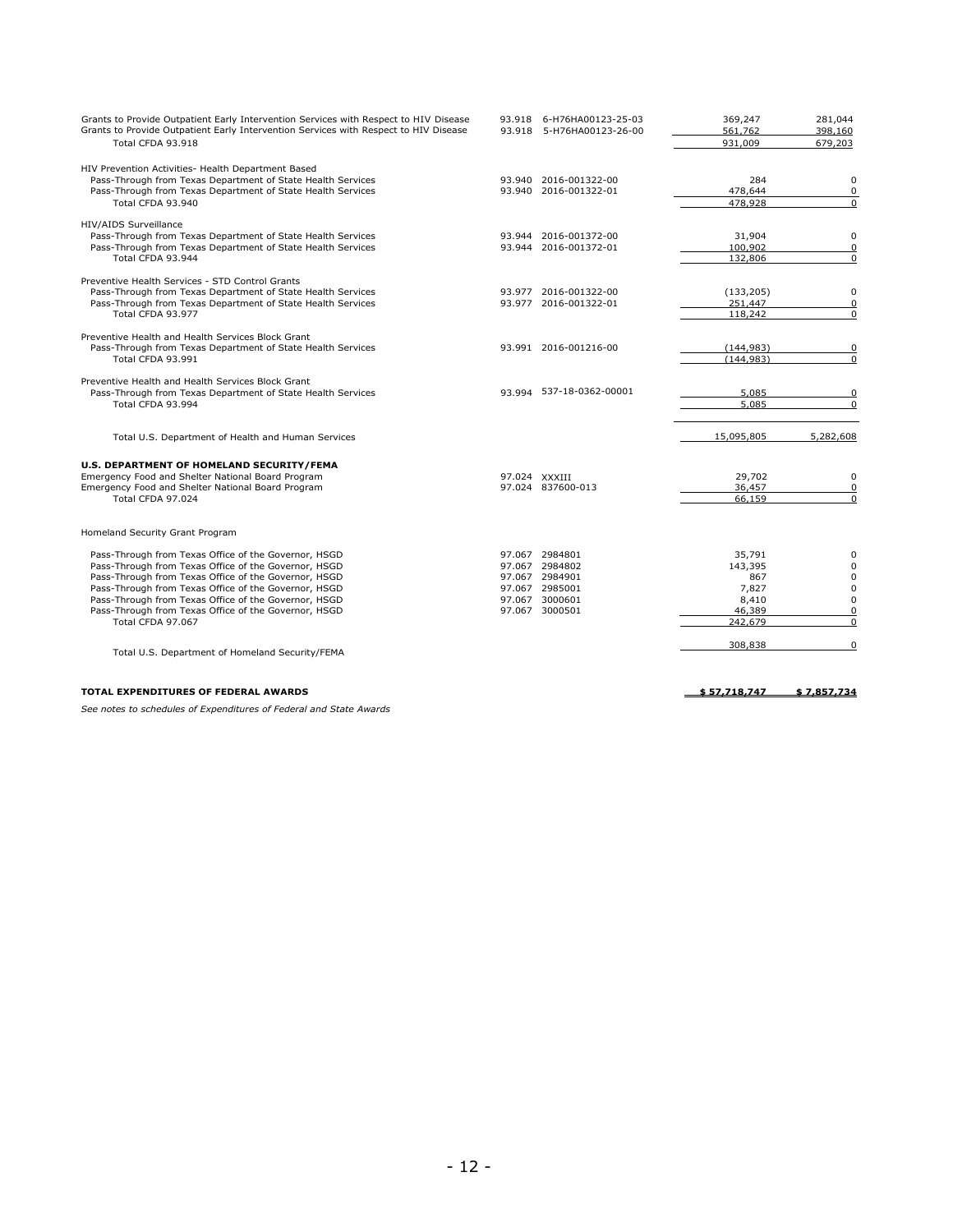| <b>Tarrant County, Texas</b><br><b>Schedule of Expenditures of State Awards</b><br>For the Year Ended September 30, 2017              |                              |                                | State<br><b>Amounts</b><br>Passed-Through |
|---------------------------------------------------------------------------------------------------------------------------------------|------------------------------|--------------------------------|-------------------------------------------|
| <b>State Grantor/</b>                                                                                                                 | <b>Grant/Contract Number</b> | State                          | to                                        |
| Pass-Through Grantor Program Title                                                                                                    |                              | <b>Expenditures</b>            | <b>Subrecipients</b>                      |
| <b>TEXAS DEPARTMENT OF STATE HEALTH SERVICES</b><br><b>State Services</b><br><b>State Services</b>                                    | 2016-003756-01               | 750,417<br>80,682              | 739,097<br>81,609                         |
| Infectious Disease Surveillance and Epidemiology                                                                                      | 537-18-0305-00001            | 16,194                         | 0                                         |
| HIV Prevention Activities-Health Department Based (HIV Prevention)                                                                    | 2016-001323-00               | 65,771                         | 0                                         |
| HIV Prevention Activities-Health Department Based (HIV Prevention)                                                                    |                              | 435,185                        | 0                                         |
| STD/HIV Prevention                                                                                                                    | 2016-001322-00               | 265,449                        | 0                                         |
| STD/HIV Prevention                                                                                                                    |                              | 255,061                        | 0                                         |
| TB/PC-Tuberculosis Control                                                                                                            | 2016-001447-01               | 561,297                        | 0                                         |
| TB/PC-Tuberculosis Control                                                                                                            |                              | 51,293                         | 0                                         |
| <b>Immunization Division</b>                                                                                                          | 2016-001142-01               | 107                            | 0                                         |
| <b>Immunization Division</b>                                                                                                          |                              | 690,319                        | 0                                         |
| Infectious Disease Control Unit/FLU Lab                                                                                               | 2016-001152-00               | 3,545                          | 0                                         |
| Infectious Disease Control Unit/FLU Lab                                                                                               |                              | 245                            | 0                                         |
| <b>Healthy Texas Babies</b>                                                                                                           | 2016-048295-02               | 87,385                         | 0                                         |
| Ebola Activities                                                                                                                      | 2016-003812-00               | 94,797                         | 0                                         |
| Preventive Health and Health Services Block Grant                                                                                     | 2016-001216-00               | 187,712                        | 0                                         |
| Preventive Health and Health Services Block Grant                                                                                     |                              | 34,397                         | 0                                         |
| State-Based Comprehensive Breast & Cervical Cancer Early Detection                                                                    | 2015-047030-04               | 12,110                         | 0                                         |
| State-Based Comprehensive Breast & Cervical Cancer Early Detection                                                                    |                              | 13,231                         | 0                                         |
| Milk & Dairy/ FFS                                                                                                                     | 2016-0149926                 | 167,825                        | 0                                         |
| Milk & Dairy/ FFS                                                                                                                     |                              | 54,711                         | 0                                         |
| Respiratory Virus Surveillance Project                                                                                                | 2017-049734-001              | 3,644                          | 0                                         |
| Respiratory Virus Surveillance Project                                                                                                | 537-18-0102-00001            | 235                            | 0                                         |
| Foodborne Illness Surveillance & Investigation                                                                                        | 2016-003773-00               | 0                              | 0                                         |
| Foodborne Illness Surveillance & Investigation                                                                                        | 2016-003773-01               | 83,078                         | 0                                         |
| Total Texas Department of State Health Services                                                                                       |                              | 3,914,690                      | 820,707                                   |
| OFFICE OF THE GOVERNOR, CRIMINAL JUSTICE DIVISION<br>Family Drug Court<br>Family Drug Court                                           | 1969710<br>1969711           | 46,245<br>3,750                | 0<br>0                                    |
| Veterans Court Project                                                                                                                | 2285208                      | 319,760                        | 0                                         |
| Veterans Court Project                                                                                                                | 2285209                      | 21,081                         | 0                                         |
| Reaching Independence through Self-Empowerment (RISE)                                                                                 | 2589505                      | 142,193                        | 0                                         |
| Reaching Independence through Self-Empowerment (RISE)                                                                                 | 2589506                      | 11,220                         | $\Omega$                                  |
| Life Skills Training                                                                                                                  | 2554005                      | 73,434                         | 0                                         |
| Life Skills Training                                                                                                                  | 2554006                      | 6,536                          | 0                                         |
| First Offender Program                                                                                                                | 2570705                      | 86,735                         | 0                                         |
| <b>DIRECT Court Program</b>                                                                                                           | 2985202                      | 164,490                        | 0                                         |
| <b>DIRECT Court Program</b>                                                                                                           | 2985203                      | 10,626                         | 0                                         |
| Mental Health Diversion Court Program                                                                                                 | 1828911                      | 31,983                         | 0                                         |
| Mental Health Diversion Court Program                                                                                                 | 1828912                      | 390                            | 0                                         |
| Misdemeanor DWI Court                                                                                                                 | 2928402                      | 69,882                         | 0                                         |
| Felony Alcohol Intervention Program<br>Felony Alcohol Intervention Program<br>Total Office of the Governor, Criminal Justice Division | 2045807<br>2045808           | (1,245)<br>99,844<br>1,086,924 | 0<br>0<br>0                               |
| <b>TEXAS DEPARTMENT OF MOTOR VEHICLES/AUTO BURGLARY AND</b>                                                                           |                              |                                |                                           |
| THEFT PREVENTION AUTHORITY<br>Tarrant Regional Auto Crimes Task Force                                                                 | 608-16-2200000               | 3,100                          | 0                                         |
| Tarrant Regional Auto Crimes Task Force                                                                                               | 608-17-2200000               | 947,416                        | 0                                         |
| Tarrant Regional Auto Crimes Task Force                                                                                               |                              | 57,491                         | 0                                         |
| Total Department of Motor Vehicles/Auto Burglary and Theft<br>Prevention Authority                                                    |                              | 1,008,007                      | 0                                         |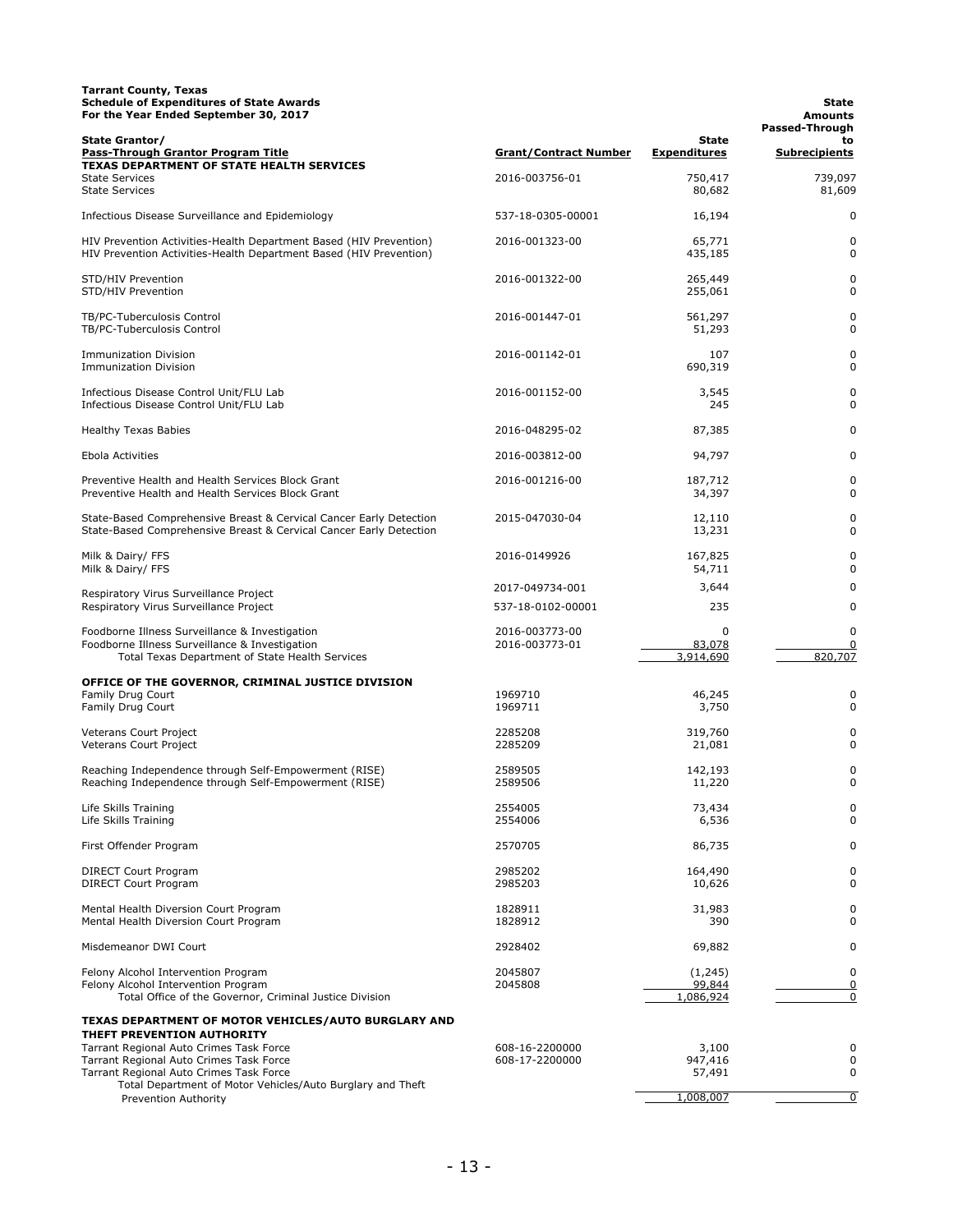| <b>TEXAS DEPARTMENT OF TRANSPORTATION</b>                                 |                |            |                |
|---------------------------------------------------------------------------|----------------|------------|----------------|
| Highway Planning & Construction - Courtesy Patrol Program                 | 02-6XXF5001    | 302,963    | 0              |
| Highway Planning & Construction - Courtesy Patrol Program                 |                | 28,327     | 0              |
| Transportation Infrastructure Fund                                        | N/A            | 873,911    | 0              |
| High Occupancy Vehicle Enforcement                                        | 02-4XXF5003    | 85,717     | 0              |
| Total Department of Transportation                                        |                | 1,290,918  | $\Omega$       |
| TEXAS COMMISSION ON ENVIRONMENTAL QUALITY                                 |                |            |                |
| Pass-Through from North Central Texas Council of Governments              |                |            |                |
| AirCheck Texas Repair and Replacement Program                             | 582-9-90416-18 | 6,340,766  | 6,340,766      |
| Local Initiatives Projects - Emissions Task Force                         | 582-14-40126   | 511,336    | 0              |
| Local Initiatives Projects - Emissions Task Force                         |                | 46,663     |                |
| Total Texas Commission on Environmental Quality                           |                | 6,898,765  | 6,340,766      |
| TEXAS HEALTH AND HUMAN SERVICES COMMISSION                                |                |            |                |
| Pass-Through from My Health My Resources of Tarrant County                |                |            |                |
| <b>Foster Care Treatment</b>                                              | N/A            | 32,130     | $\overline{0}$ |
| Total Texas Health and Human Services Commission                          |                | 32,130     | $\Omega$       |
| OFFICE OF THE ATTORNEY GENERAL                                            |                |            |                |
| Bilingual Victims Assistance Coordinator                                  | 1772540        | 35,374     | 0              |
| Bilingual Victims Assistance Coordinator                                  |                | 6,820      | 0              |
| Texas Statewide Automated Victim Notification Service (SAVNS)             | 1660505        | 75,025     | 0              |
| Total Office of the Attorney General                                      |                | 117,219    | $\mathbf 0$    |
| TEXAS INDIGENT DEFENSE COMMISSION                                         |                |            |                |
| Indigent Defense Formula Grant                                            | 212-17-220     | 2,159,962  | 0              |
| Indigent Defense Services for Post-Conviction Forensic DNA Mixture Review | TS-16-220      | 1,000      | 0              |
| Web-based Indigent Defense Appointment and Compliance Monitoring System   | 212-14-D09     | 0          | $\mathbf 0$    |
| Total Texas Indigent Defense Commission                                   |                | 2,160,962  | $\Omega$       |
| <b>TEXAS DEPARTMENT OF FAMILY AND PROTECTIVE SERVICES</b>                 |                |            |                |
| Promoting Safe and Stable Families - CYD Project                          | 24186673       | 196,326    | 107,938        |
| Promoting Safe and Stable Families - CYD Project                          | 24186673       | 47,723     | 16,168         |
| Promoting Safe and Stable Families - CYD Project                          | 24186673-01    | 27,044     | 16,567         |
| Total Texas Department of Family and Protective Services                  |                | 271,093    | 140,673        |
| <b>TEXAS VETERANS COMMISSION FUND</b>                                     |                |            |                |
| <b>Tarrant County Veterans Court</b>                                      | N/A            | 50,000     | 0              |
| <b>Total Texas Veterans Commission Fund</b>                               |                | 50,000     | $\Omega$       |
| <b>TOTAL EXPENDITURES OF STATE AWARDS</b>                                 |                | 16,830,708 | 7,302,146      |

*See notes to schedules of Expenditures of Federal and State Awards*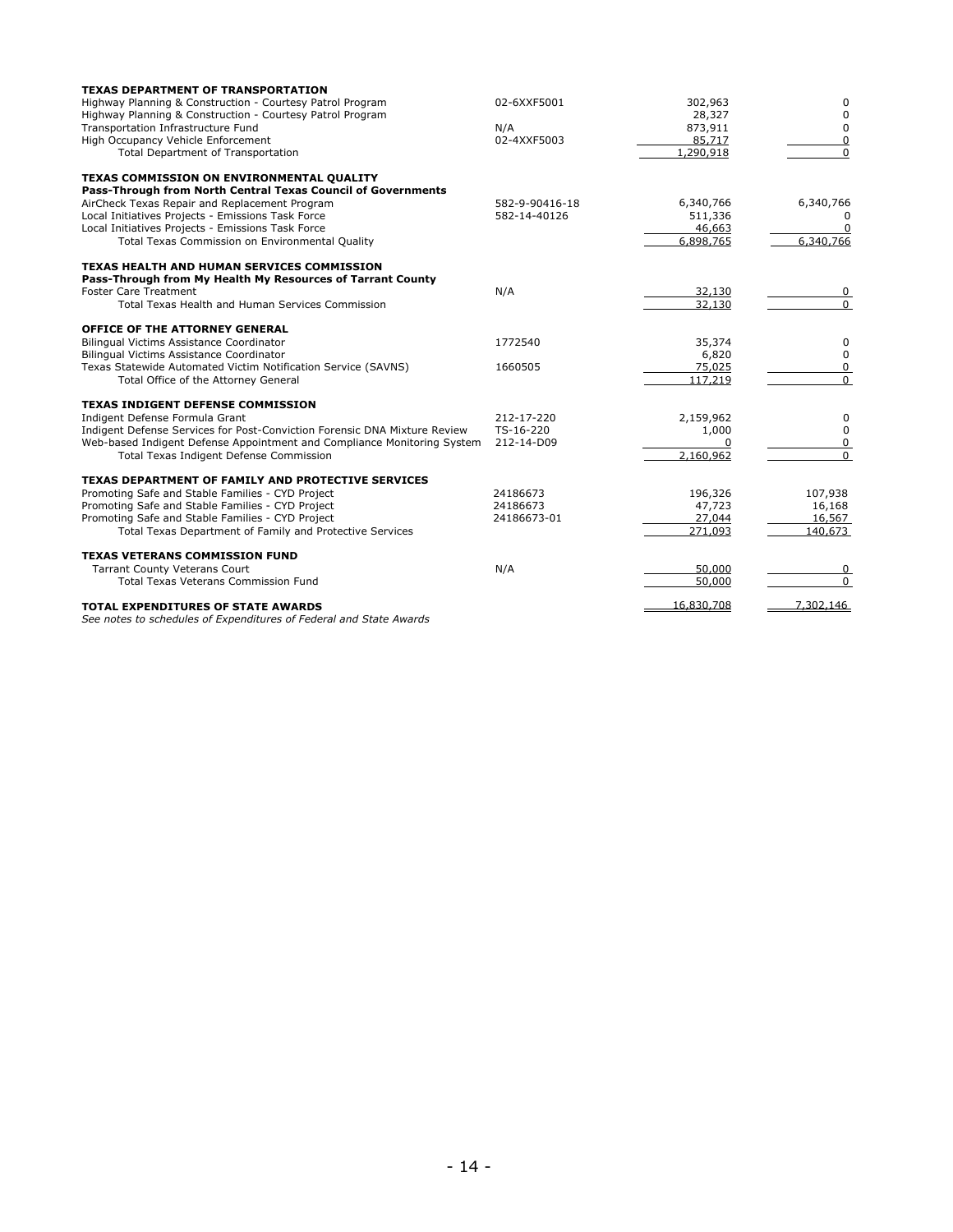### **TARRANT COUNTY, TEXAS**

#### **NOTES TO SCHEDULES OF EXPENDITURES OF FEDERAL AND STATE AWARDS YEAR ENDED SEPTEMBER 30, 2017**

1. **Basis of Accounting**—The schedules of expenditures of federal and state awards (the "schedules") were prepared on the modified accrual basis of accounting. Amounts reported as expenditures in the accompanying may not agree with the amounts reported in the related federal and state financial reports filed with the grantor agencies because of accruals, which would be included in the next report filed with the agency.

Federal and state grant funds are considered to be earned to the extent of expenditures made under the provisions of the grant, and accordingly, when such funds are received, they are recorded as unavailable revenues until earned. The accompanying schedules are presented on the modified accrual basis of accounting.

The schedules include certain program expenditures that relate to prior years. These expenditures have been deemed immaterial to the schedule, which is reported in relation to the financial statements taken as a whole. The programs affected are as follows:

| <b>Program Name</b>        | CFDA#  | <b>Prior Year</b><br><b>Expenditure</b><br><b>Amount</b> |
|----------------------------|--------|----------------------------------------------------------|
| Medical Assistance Program | 93.778 | \$791,930                                                |
| Foster Care Title IV-E     | 93.658 | \$584,785                                                |

- 2. The period of availability for federal and state grant funds for the purpose of liquidation of outstanding obligations made on or before the ending date of the federal and state project period extends 30 to 90 days beyond the federal and state project period ending date, in accordance with provisions in the *OMB Compliance Supplement* and *UGMS*.
- 3. The County participates in numerous federal and state grant programs, which are governed by various rules and regulations of the grantor agencies. Costs charged to the respective grant programs are subject to audit and adjustments by the grantor agencies therefore, to the extent that the County has not complied with rules and regulations governing the grants, refund of any money received may be required and the collectability of any related receivable at year-end, maybe impaired.
- 4. The County has not elected to use the 10% de minimis indirect cost rate for federal grant programs.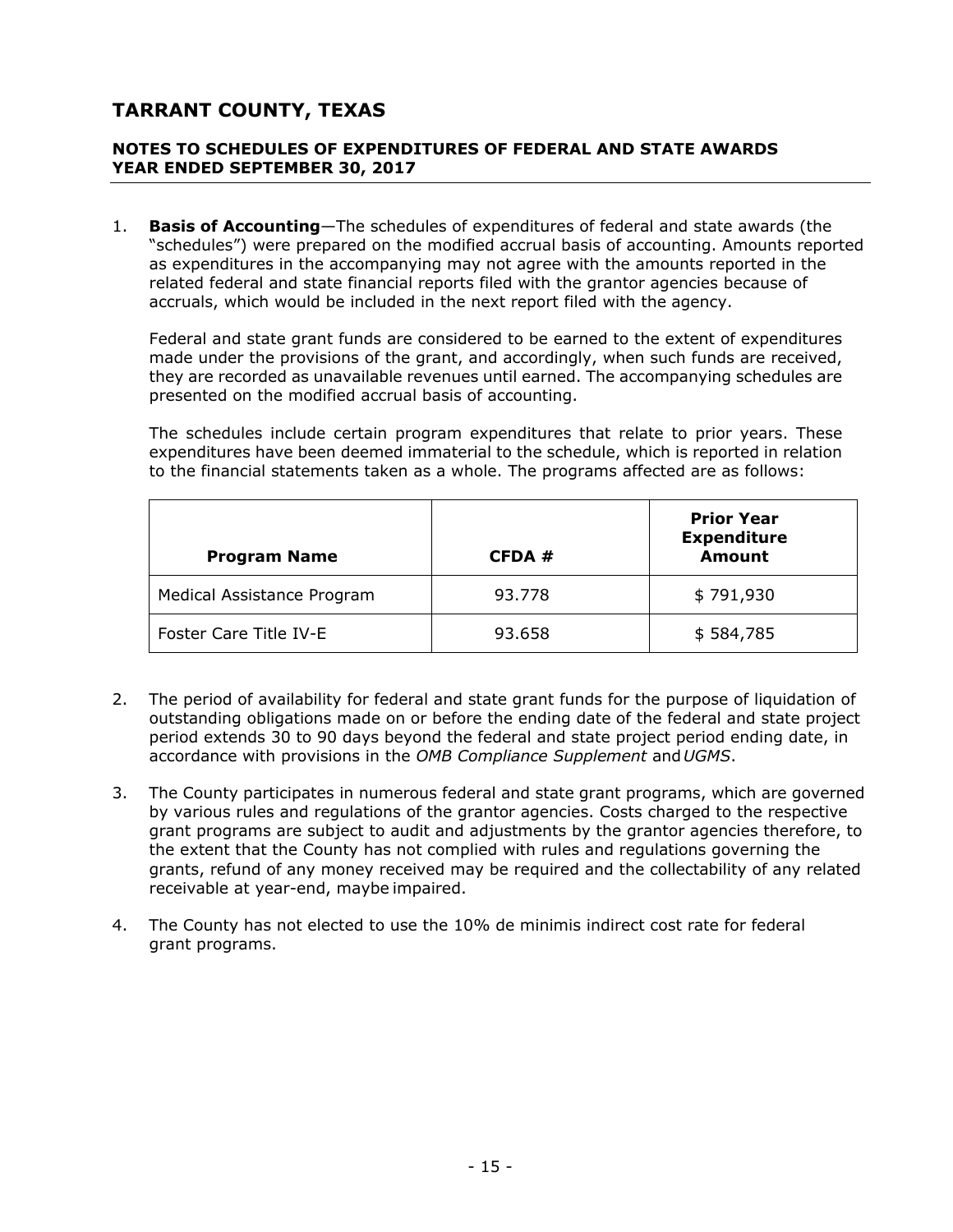### **TARRANT COUNTY, TEXAS**

#### **SCHEDULE OF FINDINGS AND QUESTIONED COSTS FOR THE YEAR ENDED SEPTEMBER 30, 2017**

#### **Section I—Summary of Auditors' Results**

- Financial Statements
	- Type of auditors' report issued on whether financial statements were prepared in accordance with GAAP: Unmodified
	- Internal control over financial reporting:
		- o Material weakness(es) identified? The Material weakness is denotified? X no
		- o Significant deficiency(ies) identified? \_\_\_\_\_\_\_\_ yes X none reported
	- Noncompliance material to financial statements noted? yes X no
- Federal Awards
	- Internal control over major programs:
		- o Material weakness(es) identified? yes X no
		- o Significant deficiency(ies) identified?  $X \longrightarrow Y$ es none reported
	- Type of auditors' report issued on compliance for major programs: Unmodified
	- Any audit findings disclosed that are required to be reported in accordance with 2CFR200.516 (1)? X yes \_\_\_\_\_\_ no
	- Identification of major federal programs:
		- o 14.871 Section 8
		- o 20.205 Highway Planning and Construction—Courtesy Patrol Program
		- o 93.268 Immunization Cooperative Agreements
		- o 93.539 Capacity Building Assistance to Strengthen Public Health Immunization Infrastructure
		- o 93.658 Foster Care Title IV-E
		- o 93.940 HIV Prevention Activities
		- o 93.977 Sexually Transmitted Diseases (STD) Prevention and Control
	- Dollar threshold used to distinguish between type A and type B programs: \$1,731,562
	- Auditee qualified as low-risk auditee?  $\frac{X}{Y}$  yes no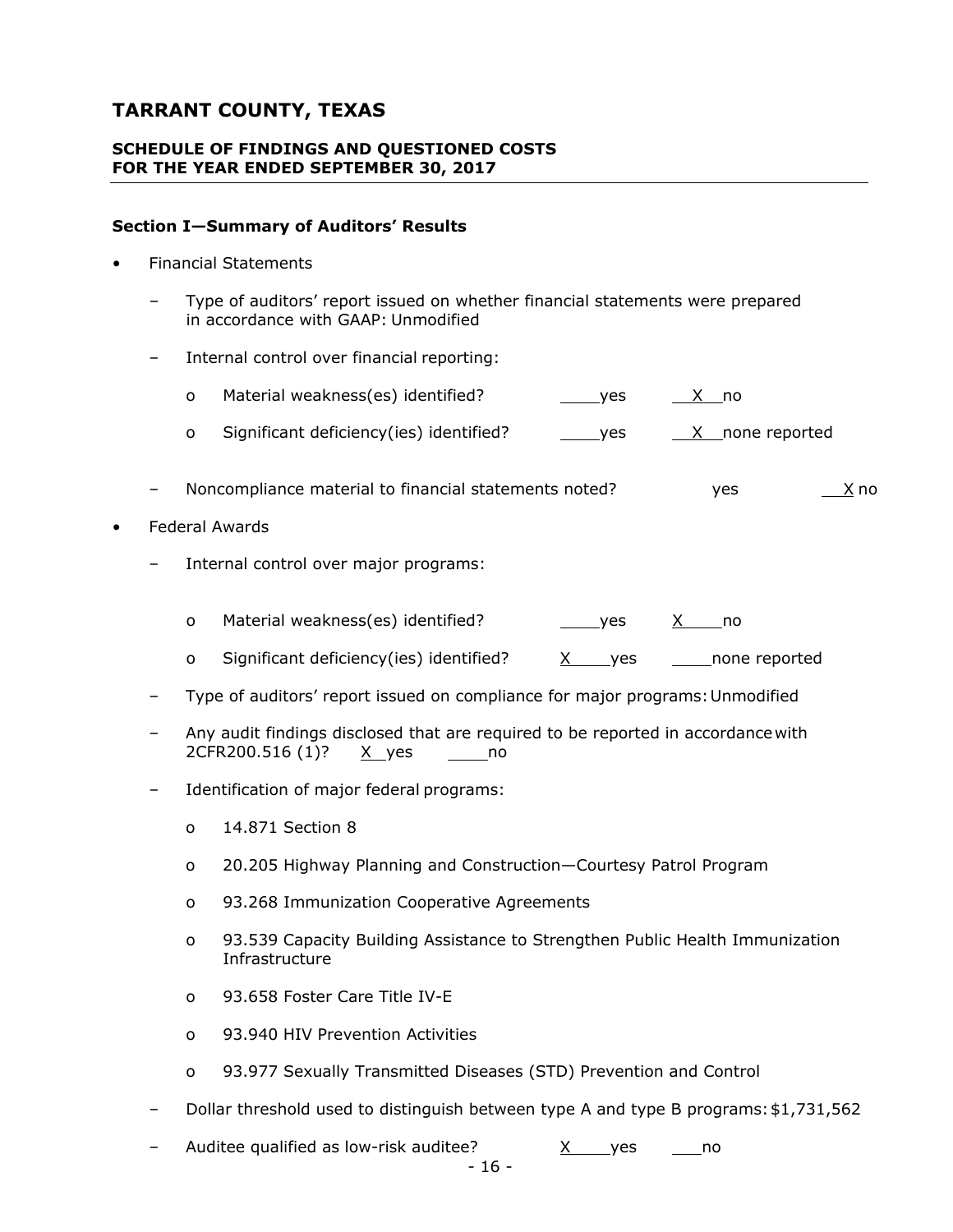- State Awards
	- Internal control over major programs:
		- o Material weakness(es) identified? ves X no

Significant deficiency(ies) identified that are not considered to be material weakness(es)? X yes none reported

- Type of auditors' report issued on compliance for major programs: Unmodified
- Any audit findings disclosed that are required to be reported in accordance with

UGMS? X yes no

- Identification of major programs:
	- o Tuberculosis Control
	- o Immunization Division
	- o Highway Planning & Construction—Courtesy Patrol Program
	- o Tarrant Regional Auto Crimes Task Force
	- o STD/HIV Prevention
	- o Air Check Texas Repair and Replacement Program
- Dollar threshold used to distinguish between type A and type B programs: \$504, 000
- Auditee qualified as low-risk auditee? X yes no

#### **Section II—Financial Statements Findings**

None reported.

#### **Section III—Award Findings and Questioned Costs**

#### **2017-001**

**Contract #2017-001447 Tuberculosis Prevention & Control—Department of State Health Services (DSHS).** 

**Contract #2017-001142 CFDA 93.268 & CFDA 93.539 Immunization Services—Passed through the DSHS** 

#### **Contract #2017-001322 CFDA 93.977 & CFDA 93.940 STD/HIV Prevention—Passed through the DSHS**

#### *Reporting: Significant Deficiency in Controls and Non-Compliance with Grant Requirements*

**Criteria**—In accordance with DSHS contract terms, in addition to the financial reports Tarrant County must also submit certain performance reports for each program to relay statistical data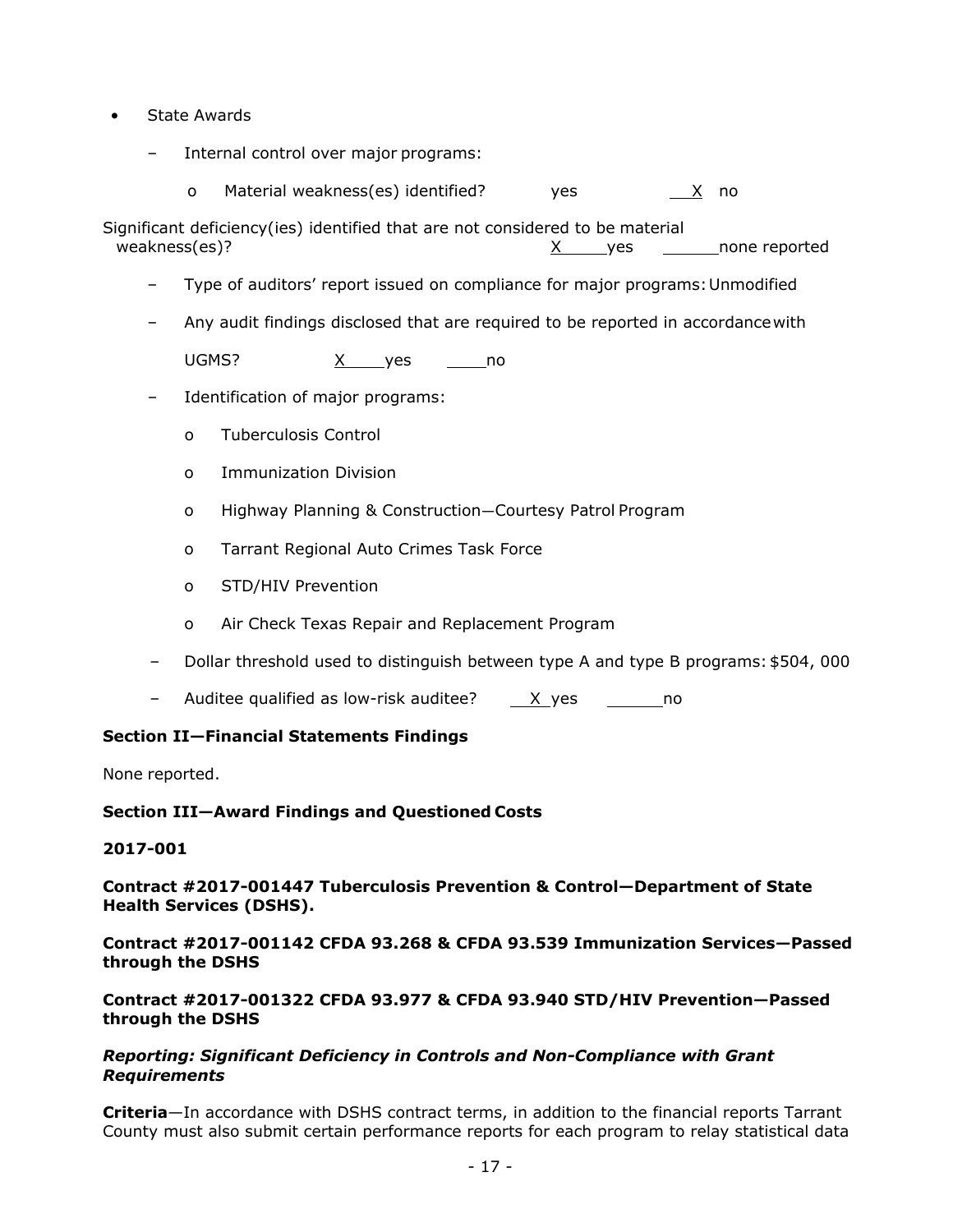and detail the impact the funds of this program had on the community. Prior to submission, each report must be reviewed for accuracy and completeness by the supervising authority. Data must be accurately reported and submitted to the proper DSHS authority by the submission dates established in the specified contracts.

- **Tuberculosis Prevention & Control**—Performance reports include an Annual Progress Report, Quarterly COHORT Reports, Monthly Inventory Reconciliations, and Monthly Correctional TB Screening Reports. COHORT Reports are due a year after the quarter end, the Annual Progress Report is due on April 21st, Monthly Inventory Reconciliations are due within 7 days after month end, and Monthly Correctional TB Screening Reports are due within 5 days after month end.
- **Immunization Services**—The contract requires that Quarterly Immunization Inter-Local Agreement Reports (ILA Reports) are due within 30 days of quarter end.
- **STD/HIV Prevention**—Performance reports include the Semi-Annual Reports, Congenital Syphilis Case investigation and Infant Syphilis Control Records (Syphilis Reports), Texas Infertility Prevention Data Collection Forms (Infertility Forms), Quarterly LRP Reports, and the Annual Checklist. Semi Annual Reports are due within 30 days after the six-month period ends, Syphilis Reports are due within 30 days of a discovered case, Infertility Forms are due within 30 days of the bi-weekly period covered, Quarterly LRP Reports are due on the last day of the applicable quarter, and the Annual Checklist has a specified due date at the end of September.

**Condition**—During the FY17 period, the required performance reports listed above had no documentation of review and approval from an authorized signing official for the reports submitted. Variances were identified between the reported data and the underlying data provided as supporting documentation. Submission dates for certain selected performance reports were subsequent to the required submission deadlines stated in the grant contracts.

#### **Questioned Cost**—N/A

**Context—**On a sample basis, we obtained copies of the performance reports for each program to verify conformity with required compliance items and noted the following:

 **Tuberculosis Prevention & Control**—Selected performance reports include the Annual Report, 2 Quarterly COHORT Reports, 4 Monthly Inventory Reconciliations, and 4 Monthly Corrections TB Screening Reports. There was no documentation of appropriate approval and review from an authorized signing official. We were unable to reconcile most of the underlying data in the above reports due to the lack of adequate supporting documentation. Variances were noted between reported data and the underlying data provided. The comparison between the due dates and the dates received by the Agency were as follows:

| <b>Report Name</b>          | <b>Due Date</b>   | <b>Received by the Agency</b> |
|-----------------------------|-------------------|-------------------------------|
| 2 - COHORT Report           | February 28, 2017 | June 30, 2017                 |
|                             | May 30, 2017      | October 2, 2017               |
|                             |                   |                               |
|                             | December 5, 2016  | December 30, 2016             |
| 4 - Monthly Correctional TB | February 5, 2017  | March 9, 2017                 |
| Reports                     | June 5, 2017      | July 12, 2017                 |
|                             | August 5, 2017    | January 25, 2018              |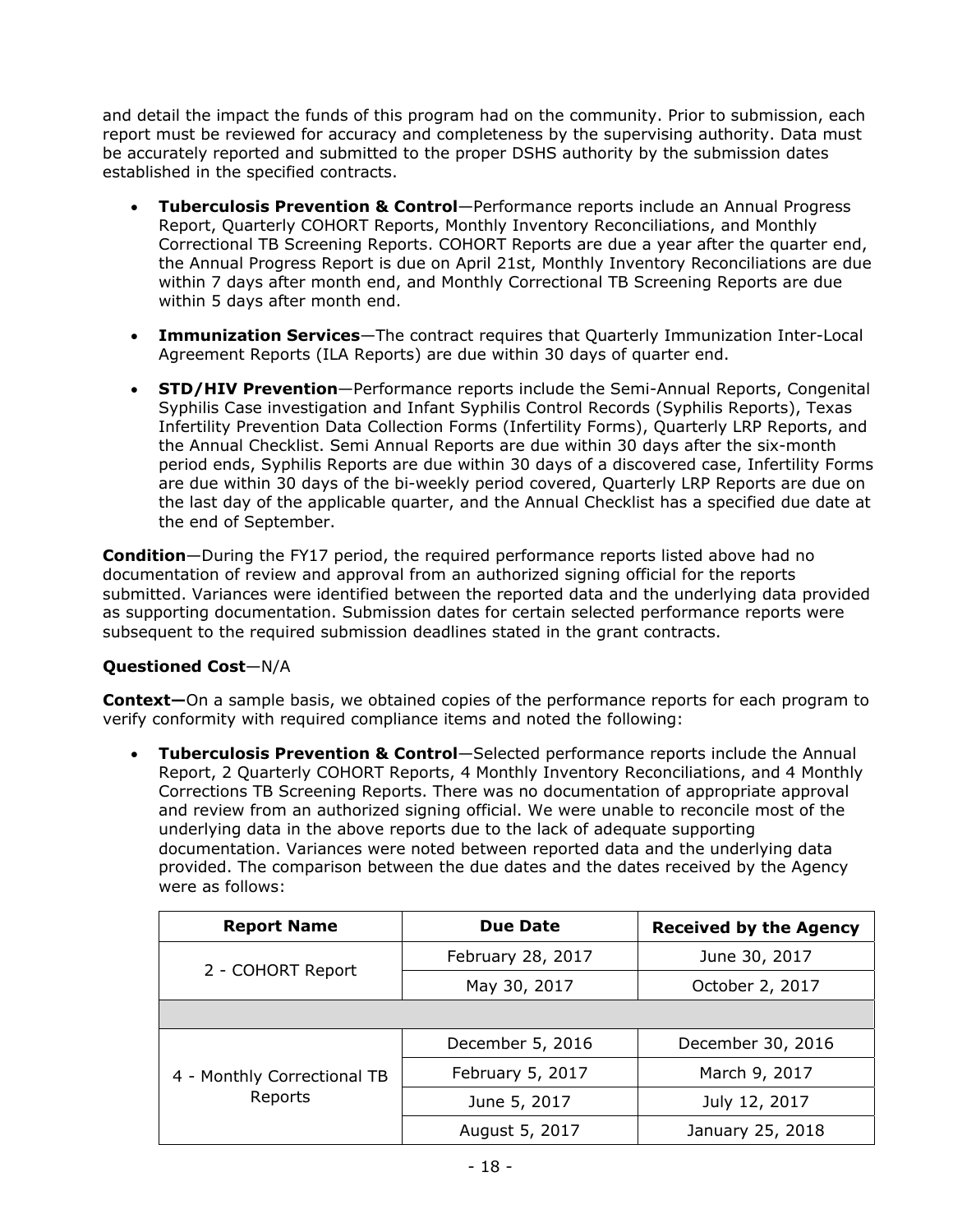- **Immunization Services—**Selected performance reports included the 2 Quarterly ILA Reports. There was no documentation of appropriate approval and review from an authorized signing official. Variances were noted between reported data and the underlying data provided as supporting documentation.
- **STD/HIV Prevention—**Selected performance reports include 1 Semiannual Report, 8 Syphilis Reports, 6 Infertility Forms, 2 Quarterly Reports, and the Annual Checklist. There was no documentation of appropriate approval and review from an authorized signing official. Variances were noted between reported data and the underlying data provided. The comparison between the due dates and the dates received by the Agency were as follows:

| <b>Report Name</b>    | <b>Due Date</b>    | <b>Date Received by Agency</b> |
|-----------------------|--------------------|--------------------------------|
|                       | December 1, 2016   | April 19, 2017                 |
|                       | January 5, 2017    | April 18, 2017                 |
| 6 - Syphilis Reports  | February 17, 2017  | June 20, 2017                  |
|                       | April 26, 2017     | August 10,2017                 |
|                       | May 11, 2017       | September 12, 2017             |
|                       | July 26, 2017      | September 12, 2017             |
|                       |                    |                                |
|                       | September 14, 2017 | October 11, 2017               |
| 2 - Infertility Forms | September 30, 2017 | October 12, 2017               |
|                       |                    |                                |
| Annual Checklist      | September 30, 2017 | October 2, 2017                |

**Effect**—Failure to have proper supervisory reviews in place could lead to a report being improperly prepared. Further, the lack of adequate supporting documentation does not allow for the report to be properly reviewed or verified through audit procedures when necessary. Submitting improperly stated data can misrepresent the results of the program to the agency. When required reporting deadlines are not met, the oversight agency cannot adequately assess program performance.

**Cause**—The County failed to maintain appropriate evidence that a review was performed. Underlying data provided as supporting documentation varied from reported figures. Contract submission deadlines were not met in all instances.

**Recommendation—**Management should implement additional procedures to ensure that performance reports are reviewed and properly supported as well as submitted within the contracted deadlines.

**Management Response—**See Corrective Action Plan.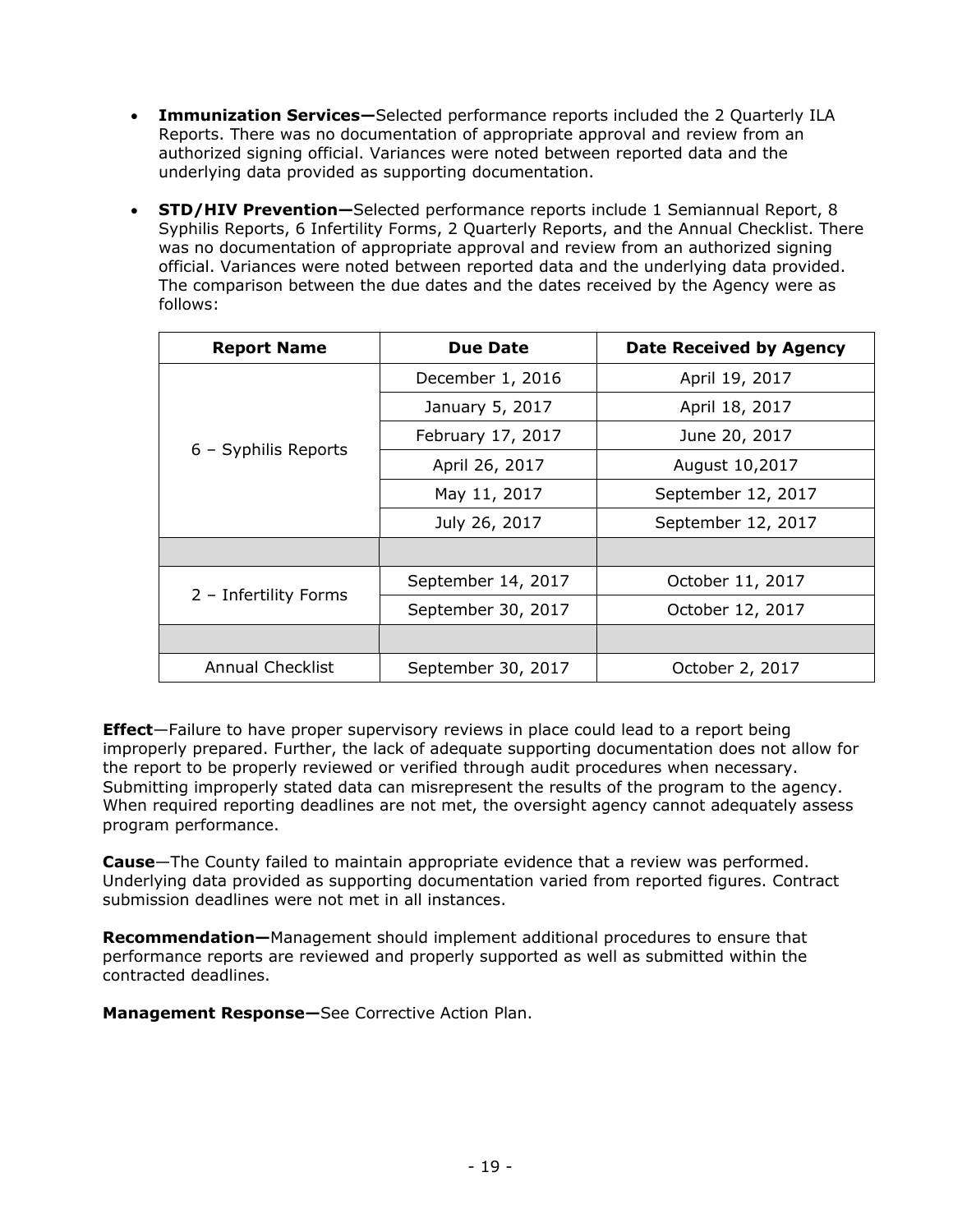

#### **TARRANT COUNTY** TARRANT COUNTY ADMINISTRATION BUILDING - ROOM 506 **100 E. WEATHERFORD** FORT WORTH, TEXAS 76196-0103 817/884-1205 Fax 817/884-1104

**S. RENEE TIDWELL, CPA COUNTY AUDITOR** rtidwell@tarrantcounty.com

**CRAIG MAXWELL** FIRST ASSISTANT COUNTY AUDITOR cmaxwell@tarrantcounty.com

#### **CORRECTIVE ACTION PLAN (AS PREPARED BY COUNTY MANAGEMENT) FOR THE YEAR ENDED SEPTEMBER 30, 2017**

**Contract# 2017-0011447 Tuberculosis Prevention & Control** - **Department of State Health Services (DSHS)**

**Contract# 2017-001142 CFDA # 93.268 & CFDA 93.539 Immunization Services - DSHS Contract# 2017-001322 CFDA 93.977 & CFDA # 93.940 STD/HIV Prevention** - **DSHS**

#### **Reporting: Significant Deficiency in Controls and Non-Compliance with Grant Requirements**

**Recommendation** – Management should implement additional procedures to ensure that performance reports are reviewed and properly supported as well as submitted within the contracted deadlines.

**Responsible Party-** Ann Salyer-Caldwell, Deputy Director Public Health

**Corrective Action Plan** - On March 13, 2018, Tarrant County Public Health implemented Policy Number: ADM 1:7, Titled "Report Submission". Intended to prevent errors and delays in reporting, this policy includes:

- Report documentation via a "Report Processing Signoff/Approval form.
- Reviewer(s) will document and comment on their review.
- All employees will be educated about the policy.
- A paper copy of the "Report Processing Signoff/Approval form will be filed with a paper copy of the report to be available for audit.